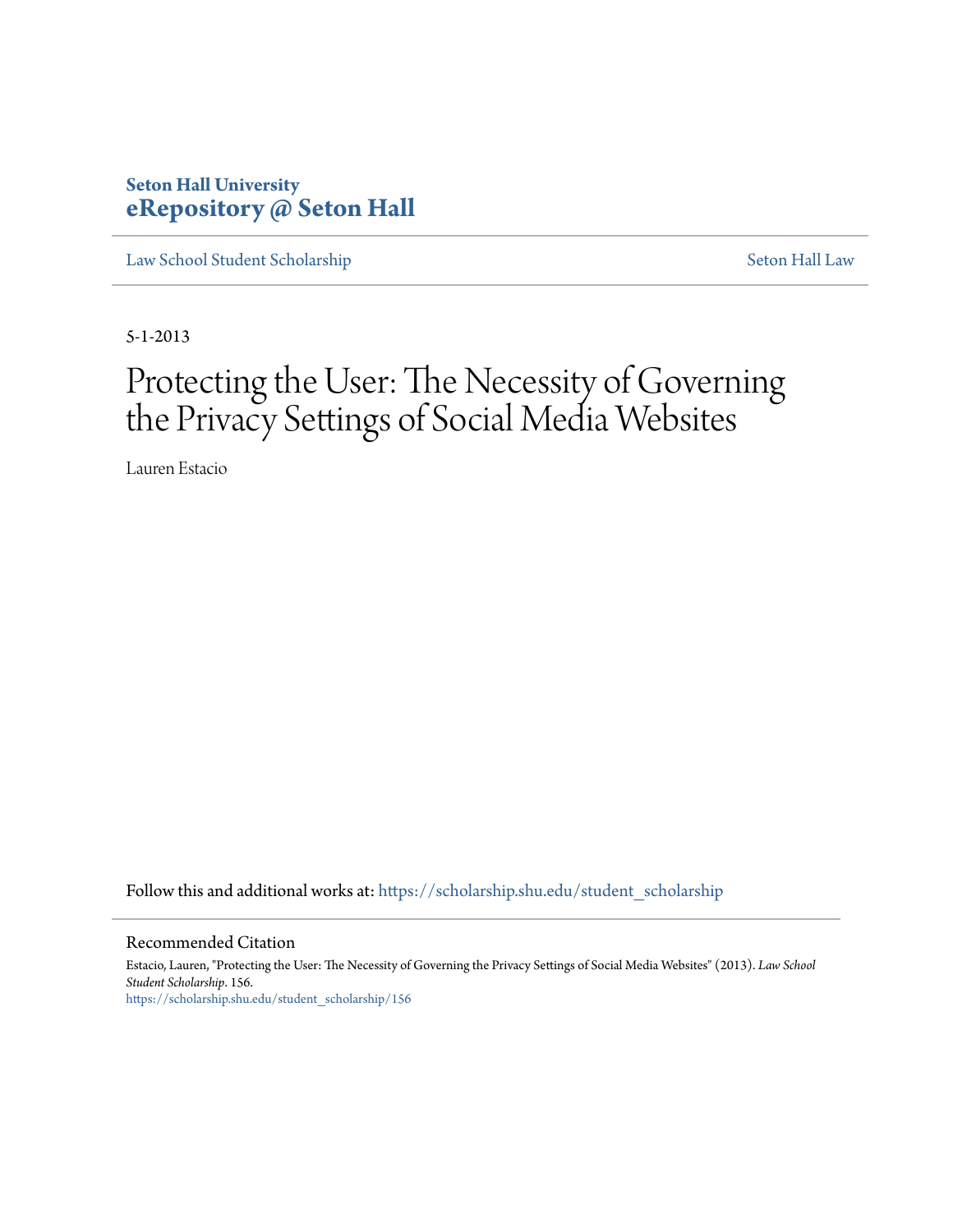Protecting the User: The Necessity of Governing the Privacy Settings of Social Media Websites by Lauren Estacio

#### **INTRODUCTION**

As society's use of and dependence on the internet increases, social media websites are becoming more prevalent and integral to daily life. The nature of many, if not all, social media sites is to put personal information out into the cloud that is the internet to be viewed and enjoyed by others. This benefit of increased access to information, however, is also accompanied by often unforeseen costs. Many social media users believe that the information they post is visible only to their small circle of close friends or family and may not realize the potential harms that can arise when such information is disseminated more broadly than they anticipated. Tort laws governing privacy are an individual's primary weapon against such harms, but these laws provide inadequate protection for users who unsuspectingly disseminate private information to the public. Thus, legislatures should enact laws requiring social media websites to preemptively protect users' privacy by implementing default privacy settings that cause all content to remain private until the user actively chooses to make it public.

Part I of this paper explores the history of the internet and social media. Part II of this paper will analyze the social media website Facebook and its privacy settings. Part III will examine the background of privacy law in the United States, including protections granted by the Constitution and those contained in tort law. Finally, in Part IV, this paper will consider the implications of privacy tort law in the context of the social media site Facebook. This final section will also recommend changes to Facebook's default privacy settings, as well as potential legislation and other actions, that will generate greater privacy protection of social media users.

1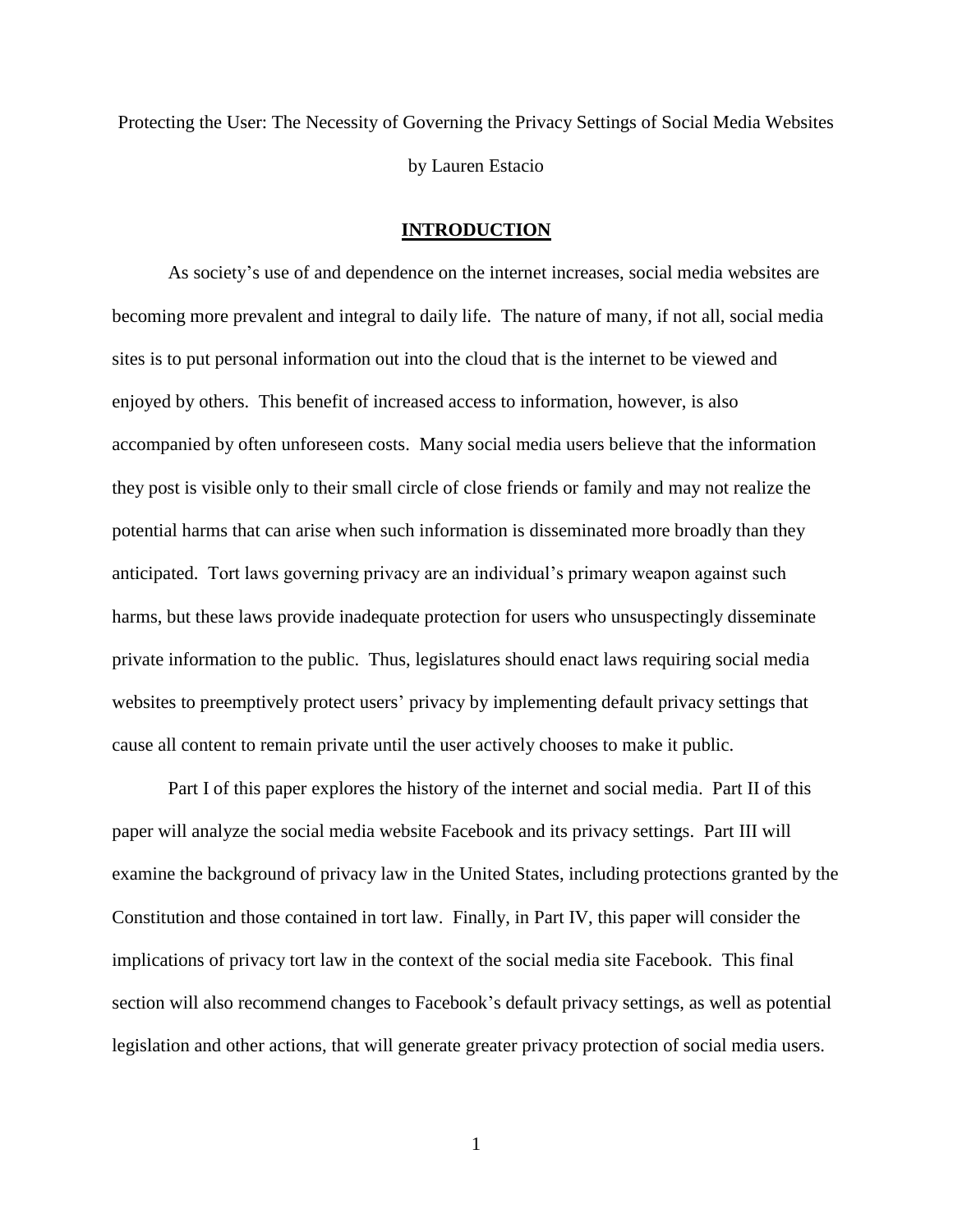#### **I. THE HISTORY OF THE INTERNET AND SOCIAL MEDIA**

#### **A. The Birth Of The Internet**

In 1958, in response to the launch of Sputnik by the Unified Soviet Socialists Republic, President Eisenhower created the Advanced Research Projects Agency (ARPA) to focus on the advancement of science and technology.<sup>1</sup> The basic concepts of the internet were first developed in the mid-1960s by members of ARPA. According to Leonard Kleinrock, a member of ARPA's computer-science unit, the internet was born in the fall of 1969 when ARPA members successfully sent data between computers hundreds of miles apart. $2$  Computer powerhouses Apple, Inc. and IBM introduced the first personal computers to the public in 1977 and 1981, respectively.<sup>3</sup> It was not until the 1990s, however, that the internet as we know it today quickly gained popularity with and use by the general population.<sup>4</sup> In 1991, the World Wide Web, a global information-linking device, was born at CERN in Geneva, Switzerland, necessitating the advent of browsers and transforming the internet into the dynamic tool as we know it today.<sup>5</sup>

Today, the internet serves as a complex multi-functional platform for communication, information gathering and sharing, entertainment, and shopping. In fact, the number of Americans with internet access has more than doubled since 2000.<sup>6</sup> According to a recent Nielsen report, approximately 274 million Americans – or nearly ninety percent of the

<sup>1</sup> Keenan Mayo & Peter Newcomb, *How the Web was Won: An Oral History of the Internet*, VANITY FAIR (Jul. 2008), *available at* http://www.vanityfair.com/culture/features/2008/07/internet200807; transcript of Leonard Kleinrock convo - http://curiosity.discovery.com/question/arpa-begin-network-computers.

<sup>2</sup> Mayo & Newcomb, *supra* note 1.

<sup>3</sup> Mayo & Newcomb, *supra* note 1.

<sup>4</sup> Steve Lohr, *For Impatient Web Users, an Eye Blink Is Just Too Long to Wait*, N.Y. TIMES, Mar. 1, 2012, *available at* http://www.nytimes.com/2012/03/01/technology/impatient-web-users-flee-slow-loadingsites.html?pagewanted=all.

<sup>5</sup> Mayo & Newcomb, *supra* note 1.

<sup>6</sup> Nielsen, *Detailing the Digital Revolution: Social, Streaming and More*, NIELSEN WIRE (Feb. 24, 2012), *available at* http://blog.nielsen.com/nielsenwire/media\_entertainment/detailing-the-digital-revolution-social-streaming-andmore/.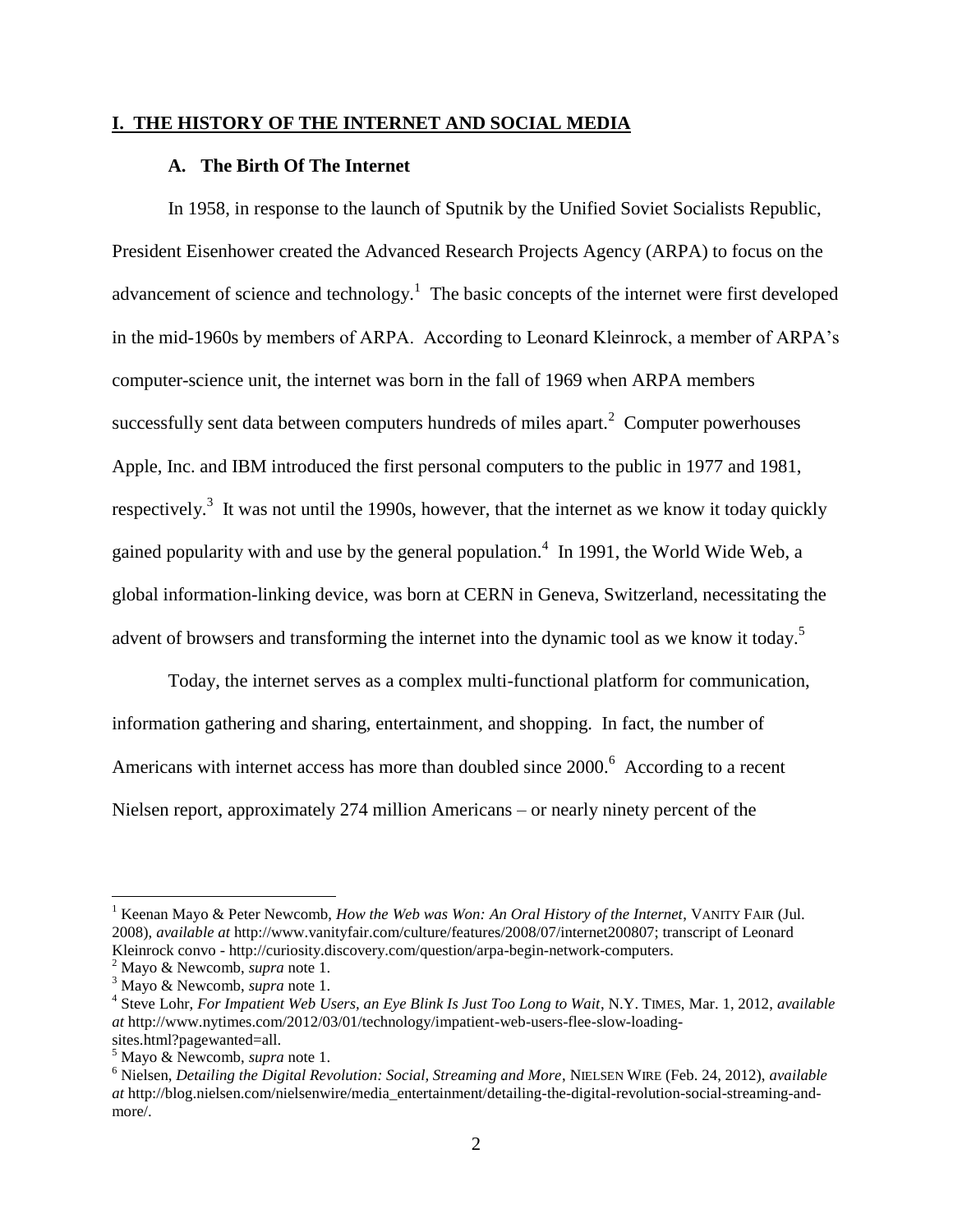population – now have access to the internet.<sup>7</sup> Americans spend on average three hours and fifty-eight minutes per week accessing the internet on a computer, while Americans age 25-34, 35-49, and 50-65 spend approximately six, six, and five hours per week on the internet, respectively.<sup>8</sup> Furthermore, nearly half of U.S. mobile subscribers, or nearly 100 million Americans, use smartphones, which provide easy access to the internet, as opposed to simple cellular phones that do little more than make and receive calls and text messages; this is a thirtyeight percent increase since February 2011.<sup>9</sup> Of those Americans who acquired a new mobile device between December 2011 and February 2012, more than two-thirds chose smartphones over simple cellular phones.<sup>10</sup> There is no doubt that the use and dependency on the internet in the U.S. will only continue to increase, especially as internet-ready devices, such as smartphones, tablet computers, and iPods, become more economical.

#### **B. The Emergence Of Social Media And Its Impact**

The internet's presence across the globe enables one to reach another person thousands of miles away within seconds in a variety of ways, one of which is social media. Merriam-Webster's dictionary defines social media as "forms of electronic communication (as Web sites for social networking and microblogging) through which users create online communities to share information, ideas, personal messages, and other content (as videos). $11$  The term is further defined on the interactive online encyclopedia Wikipedia, itself a social media site, as "social

<sup>7</sup> *Id.*; U.S. & World Population Clock, U.S. CENSUS BUREAU (last visited Nov. 24, 2012 10:16 PM), http://www.census.gov/main/www/popclock.html.

<sup>8</sup> Nielsen, *State of the Media: Consumer Usage Report 2011*, NIELSEN WIRE,

http://blog.nielsen.com/nielsenwire/mediauniverse/ (last visited Nov. 20, 2012).

<sup>9</sup> Nielsen, *Smartphones Account for Half of all Mobile Phones, Dominate New Phone Purchases in the US*, NIELSEN WIRE (Mar. 29, 2012), http://blog.nielsen.com/nielsenwire/online\_mobile/smartphones-account-for-half-of-allmobile-phones-dominate-new-phone-purchases-in-the-us/; Milt Freudenheim, *As Smartphones Become Health Aids, Ads May Follow*, N.Y. TIMES, Apr. 1, 2012, *available at* http://www.nytimes.com/2012/04/02/technology/assmartphones-become-health-aids-ads-may-follow.html.

<sup>10</sup> Nielsen, *Smartphones Account for Half of all Mobile Phones*, *supra* note 9.

<sup>11</sup> *Social Media Definition*, MERRIAM-WEBSTER, http://www.merriam-webster.com/dictionary/social%20media.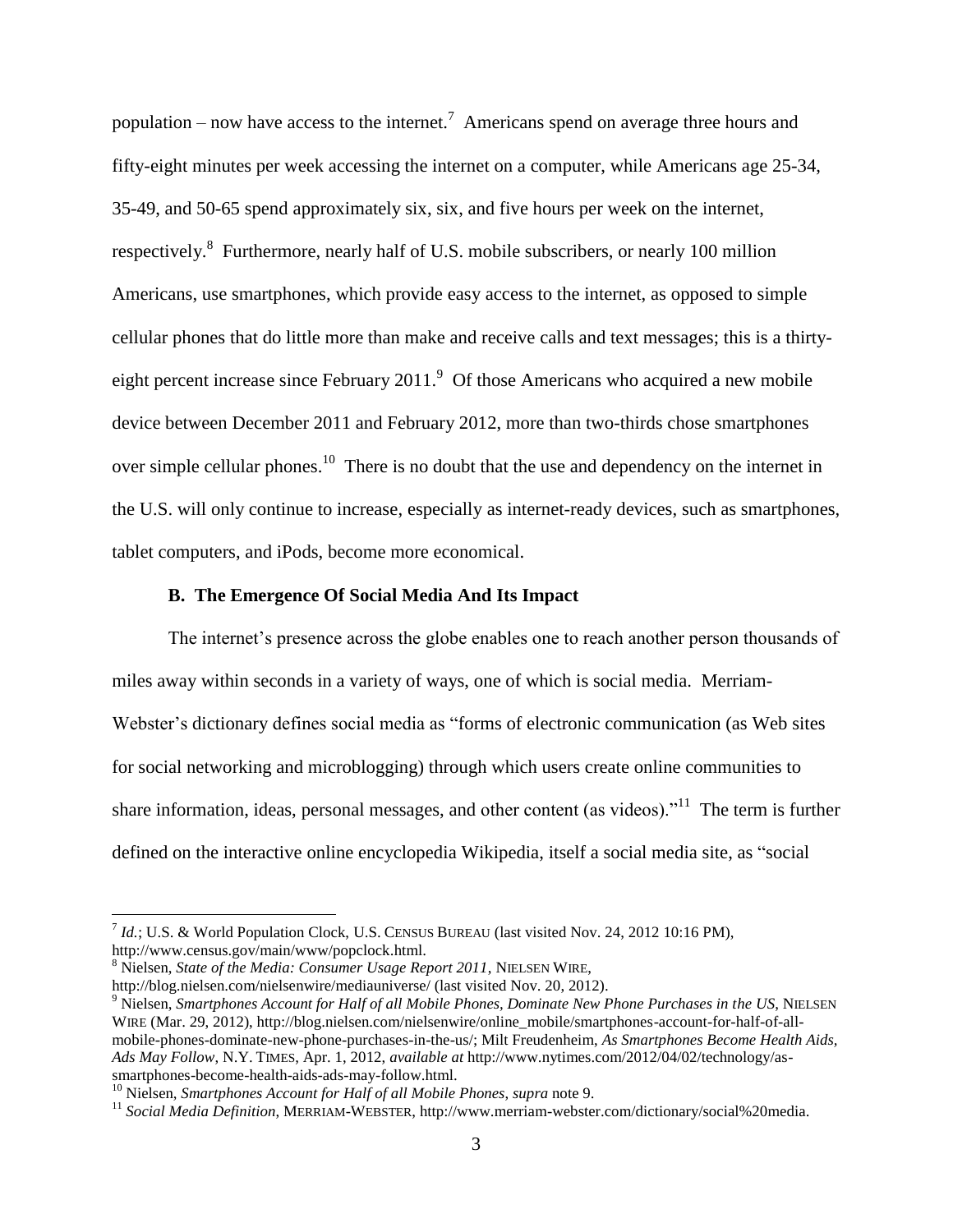software which mediate human communication . . . [that, w]hen the technologies are in place, . . . is ubiquitously accessible, and enabled by scalable communication techniques."<sup>12</sup> These platforms allow anyone with access to the internet – regardless of class, education, age, or location – to simply, with the stroke of a key or a click of the mouse, share their photos, videos, opinions, and personal information and thoughts with the entire world.

According to Merriam-Webster, the first known use of the term "social media" was in  $2004<sup>13</sup>$  Today, the internet is replete with a variety of social media platforms – including but not limited to Twitter, Facebook, Pinterest, Wikipedia, LinkedIn, YouTube, Instagram, and MySpace – that facilitate sharing everything from photos and videos, to ideas about home decor, favorite recipes, life advice, and what one ate for dinner last night. In fact, in 2012, the number of social networking accounts worldwide surpassed 2.7 billion; this figure is expected to increase to over 4.3 billion by 2016.<sup>14</sup> There has also been a tremendous increase in the number of published and issued patents related to social networking.<sup>15</sup> As of the beginning of 2011, approximately 350 social networking patents had been issued, while over 3,500 patent applications had been published.<sup>16</sup> As of June 2012, 921 social media-related patents were projected to issue in 2012 alone.<sup>17</sup>

As the availability of social media has increased, so has society's use of social media. The world spends over 110 billion minutes, or twenty-two percent of all time spent online, on

<sup>12</sup> *Social Media*, WIKIPEDIA, http://en.wikipedia.org/wiki/Social\_media.

<sup>13</sup> *Social Media Definition*, *supra* note 11.

<sup>&</sup>lt;sup>14</sup> *Email Statistics Report 2012-2016*, THE RADICATI GROUP, INC. (Sara Radicati ed., May 2011), *available at* http://www.radicati.com/wp/wp-content/uploads/2012/04/Email-Statistics-Report-2012-2016-Executive-Summary.pdf.

<sup>15</sup> Mark Nowotarski, *Don't Steal My Avatar! Challenges of Social Networking Patents*, IPWATCHDOG (Jan. 23, 2011) http://www.ipwatchdog.com/2011/01/23/dont-steal-my-avatar-challenges-of-social-networkingpatents/id=14531/ (where any patent application or issued patent that has the phrase "social network" anywhere in it is a social networking patent).

<sup>16</sup> *Id.*

<sup>&</sup>lt;sup>17</sup> Roger Maxwell, *The Continuing (and Growing) Social Networking Patent Boom*, SOCIAL COMPASS (June 22, 2012),

http://socialcompass.net/\_blog/Social\_Speak/post/The\_continuingandgrowing\_social\_networking\_patent\_boom/.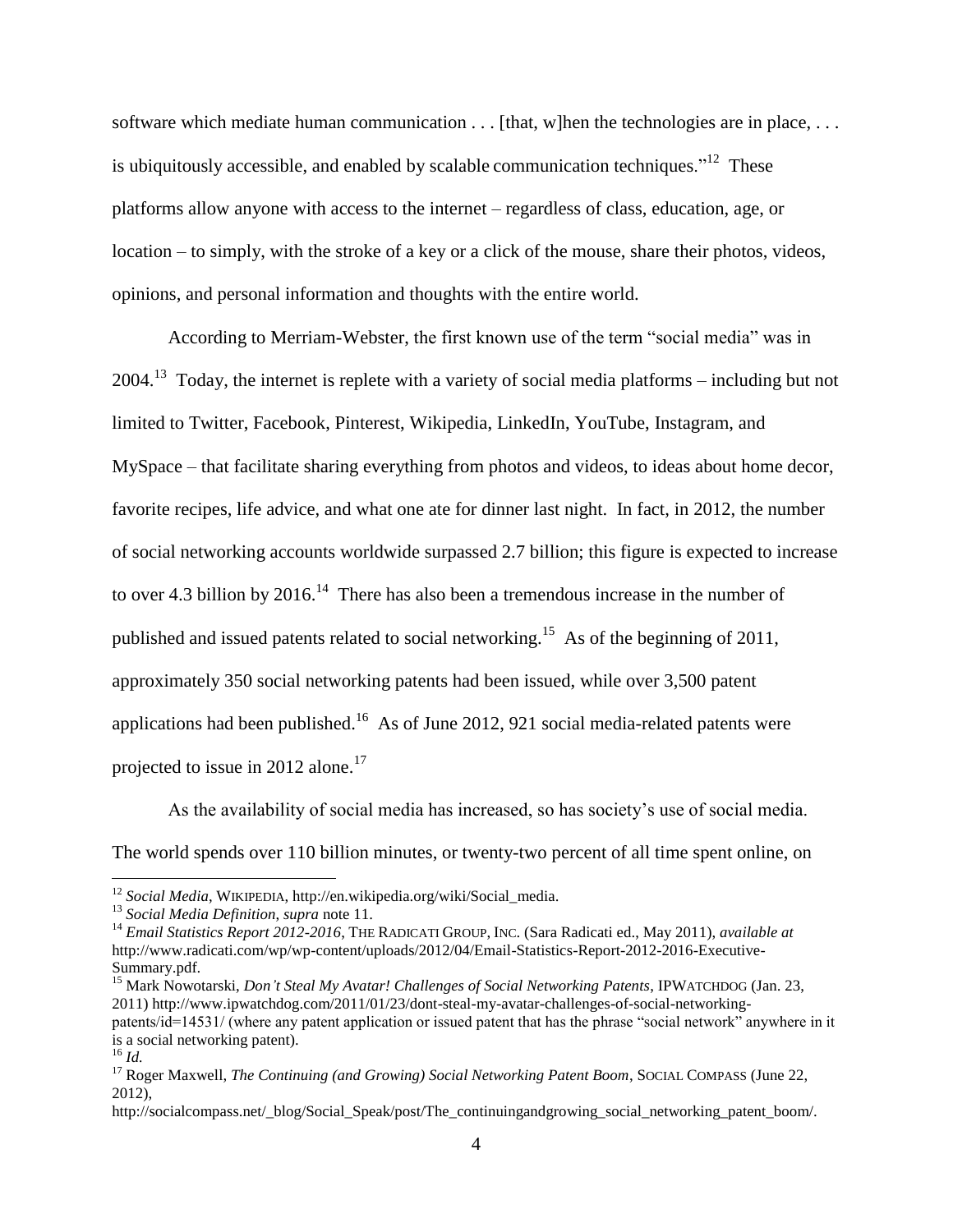social networking websites and blogs.<sup>18</sup> As of mid-2010, seventy-five percent of all internet users visit social media, a figure that increased by twenty-four percent in the preceding year.<sup>19</sup> In fact, visiting social media websites is now a more popular internet activity than viewing pornography in at least the U.S. and United Kingdom.<sup>20</sup> Moreover, in April 2010, the average user spent six hours on social media, a seventy-percent increase from  $2009$ <sup>21</sup> Social media is not being accessed only for personal use; in April, 2011, seventy-three percent of small businesses reported using social media marketing.<sup>22</sup>

Furthermore, not only is social media use widespread across the globe, it spans

generations. Although top social networking site Facebook is reportedly the most common

method of communication among some college students in the U.S.,  $^{23}$  the number of social

media users aged sixty-five and older grew one hundred percent in 2009.<sup>24</sup> In fact, this author's

grandfather, who turned ninety-six in January 2013, joined Facebook in 2009 and continues to

use it today.

<sup>&</sup>lt;sup>18</sup> Nielsen, *Social Networks/Blogs Now Account For One in Every Four and a Half Minutes Online*, NIELSEN WIRE (June 25, 2010), http://blog.nielsen.com/nielsenwire/global/social-media-accounts-for-22-percent-of-time-online/. <sup>19</sup> *Id.*

<sup>&</sup>lt;sup>20</sup> Andrew Couts, *Social Media Is Now More Popular Than Online Porn*, YAHOO! NEWS (June 30, 2011), http://news.yahoo.com/social-media-now-more-popular-online-porn-041648840.html; Bill Tancer, *Facebook: More Popular Than Porn*, TIME, Oct. 31, 2007, *available at* 

*http://www.time.com/time/business/article/0,8599,1678586,00.html*; Dan Whitworth, *Facebook More Popular Than Porn For UK Users*, BBC, Mar. 18, 2011, *available at* http://www.bbc.co.uk/newsbeat/12784325 (UK internet users spend 12.46 percent of internet usage on social media, as opposed to 12.18 percent on adult entertainment websites).

<sup>21</sup> Nielsen, *Social Networks/Blogs Now Account For One in Every Four and a Half Minutes Online*, *supra* note 18. <sup>22</sup> Matt Krautstrunk, *Looking to Acquire Customers? Think Search Over Social*, GOOGLE LEAD SERVICES (May 24,

<sup>2011),</sup> http://www.googleleadservices.com/Blog/?p=212. Although only fifty-four percent of these businesses found social media marketing to be effective, as society becomes more internet savvy, both businesses and consumers will become more adept at using social media to their advantage. *See also* David Navetta, *The Legal Implications of Social Networking: The Basics (Part One)*, INFO LAW GRP. (June 11, 2011), http://www.infolawgroup.com/2011/06/articles/social-networking/the-legal-implications-of-social-networking-the-

basics-part-one/.

<sup>&</sup>lt;sup>23</sup> Kandace Harris, *Using Social Networking Sites as Student Engagement Tools*, DIVERSE EDUC., Oct. 16, 2008, *available at* http://diverseeducation.com/article/11837/.

<sup>24</sup> Joshua Norman, *Boomers Joining Social Media at Record Rates*, CBS (Nov. 16, 2010),

http://www.cbsnews.com/stories/2010/11/15/national/main7055992.shtml. As further evidence of society's involvement in and use of social media, this CBS article generated four comments, 228 shares on Facebook, and 550 tweets on Twitter.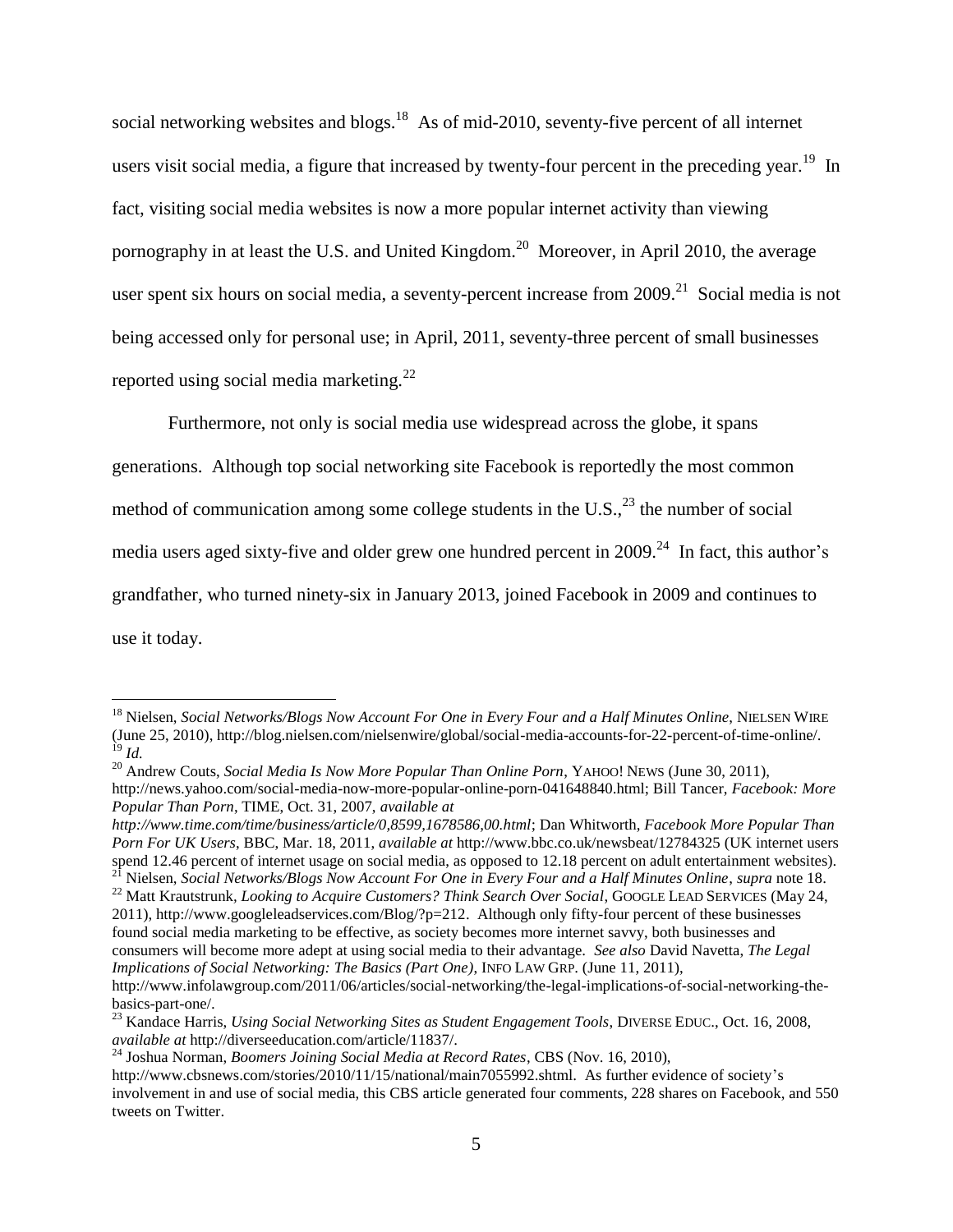As is evidenced by these staggering statistics, social media has reached millions of internet users across all strata of the population. However, just as computer hacking became an inevitable consequence to the advent of the internet,  $^{25}$  various illegal activity has arisen in response to the development and increased use of social media. A recent study attributes the thirteen-percent increase in identity theft in the U.S. in 2011 to the increased use of social media and smartphones.<sup>26</sup> In fact, while five percent of the general population fell victim to identity fraud in 2011, users of the social media website LinkedIn, which is aimed at connecting the business world, experienced the highest rate of identity fraud at ten percent. $27$  Other social media websites that experienced higher-than-average rates of identity theft in 2011 include Facebook (5.7%), Google+ (seven percent), and Twitter  $(6.3\%)$ .<sup>28</sup> In fact, last summer, when at work in New York, this author received an e-mail notification from Facebook indicating that her account had been accessed from a location in Indonesia. Although a quick password change appears to have prevented any real threats, others may not be so lucky.

Moreover, companies, such as insurance giant Allstate, warn about publishing information online that indicates that you are not at home and invites burglars.<sup>29</sup> According to a 2010 study, sixteen percent of social media users in Australia post their whereabouts daily.<sup>30</sup>

 $\overline{a}$ 

<sup>29</sup> *See, e.g.*, *5 Social Media Strategies to Deter Burglary, Theft*, ALLSTATE (Feb. 14, 2012, 5:13 PM), http://blog.allstate.com/5-social-media-strategies-to-deter-burglary-theft/; *Social Media Updates Could Lead to Burglary*, FARMERS CARES (Sept. 20, 2012), http://www.farmers-cares.com/social-media-updates-could-lead-toburglary (former employee of Farmers Insurance for thirty-three years warns social media users about the potential risks of posting personal information online); *see also* Michelle Manetti, *How Social Media Can Put Your Home At Risk For Thefts*, HUFFINGTON POST, http://www.huffingtonpost.com/2012/10/11/social-media-increase-homethefts  $n_1958392.html$ . (last updated Oct. 12, 2012).

<sup>25</sup> *See e.g.*, Mayo & Newcomb, *supra* note 1 (Robert Morris was the first person indicted under the Computer Fraud and Abuse Act. *See* U.S. v. Morris, 928 F.2d 504 (2d Cir. 1991). Morris wrote and released a computer worm that attacked and shut down computers' Unix operating systems.).

<sup>26</sup> Jennifer Waters, *Why ID Thieves Love Social Media*, WALL ST. J., Mar. 25, 2012, *available at*  http://online.wsj.com/article/SB10001424052702304636404577293851428596744.html (approximately twelve million Americans were victims of identity theft in 2011).

<sup>27</sup> *Id.*  $^{28}$  *Id.* 

<sup>30</sup> Manetti, *supra* note 29.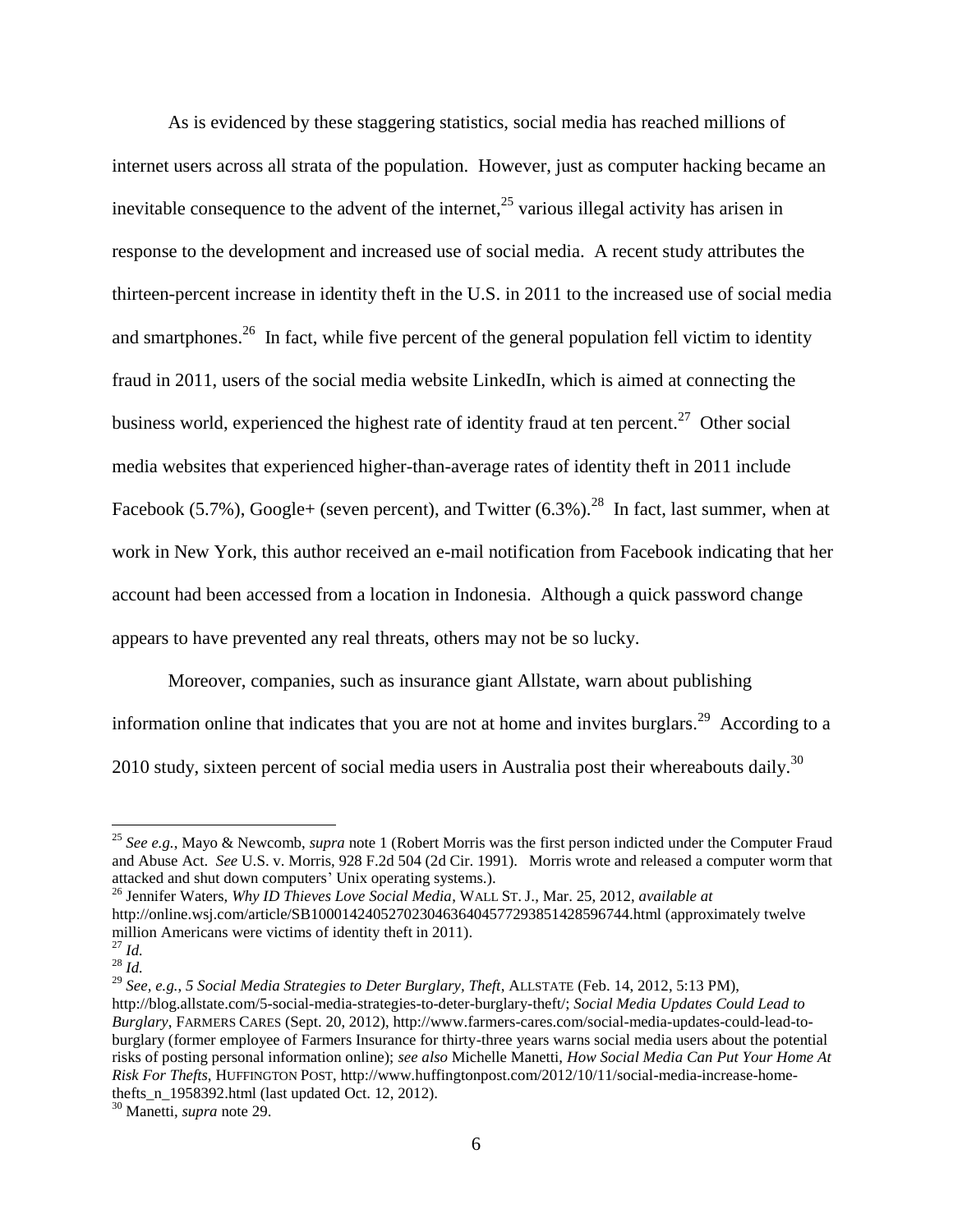Likewise, a whopping forty percent of British users publish their holiday plans online, while more than thirty percent post their ordinary weekend plans.<sup>31</sup> In 2010, police busted a burglary ring in New Hampshire that used Facebook to determine when their victims were not home.<sup>32</sup> More than fifty break-ins were reported, and over one hundred thousand dollars worth of property was recovered.<sup>33</sup> Allstate suggests that even a simple "check-in" at a restaurant or shop on Foursquare may invite an unwanted guest to one's home.<sup>34</sup>

Furthermore, the U.K. publication *Daily Mail* recently reported that insurance companies and financial institutions are cracking down on "grossly negligent" and "reckless" claimants whose loss was the result of posting information on social media sites.<sup>35</sup> Joel Winston, chief privacy officer at the consumer risk-management company ID Analytics, recently stated that, "[t]he new ways in which people can communicate with each other create new risks."<sup>36</sup> As these risks multiply and intensify, so must the precautions taken by social media users and providers, as well as the U.S. government.

#### **II. FACEBOOK AND ITS PRIVACY POLICY**

#### **A. A Background Of Facebook**

Facebook was founded in 2004 and was one of the first, if not *the* first, social media to gain widespread use across the world.<sup>37</sup> Facebook states that its "mission is to make the world

<sup>31</sup> *5 Social Media Strategies to Deter Burglary, Theft*, *supra* note 29.

<sup>32</sup> *Burglary Ring Targets Facebook Users in New Hampshire*, NECN, Sept. 10, 2010, http://www.necn.com/09/10/10/Burglary-ring-targets-Facebook-users-in-

<sup>/</sup>landing.html?blockID=307943&feedID=4206.

<sup>33</sup> *Id.*

<sup>34</sup> *5 Social Media Strategies to Deter Burglary, Theft*, *supra* note 29.

<sup>35</sup> Paul Bentley, *Scammed Facebook Users Lose Insurance Claims Because They Post Too Much Information Online*, DAILY MAIL, Aug. 23, 2012, *available at* http://www.dailymail.co.uk/news/article-2192377/Scammed-Facebook-users-lose-insurance-claims-post-information-online.html (last updated Aug. 24, 2012). <sup>36</sup> Waters, *supra* note 26.

<sup>37</sup> *Key Facts*, FACEBOOK, http://newsroom.fb.com/Key-Facts (last visited Nov. 24, 2012).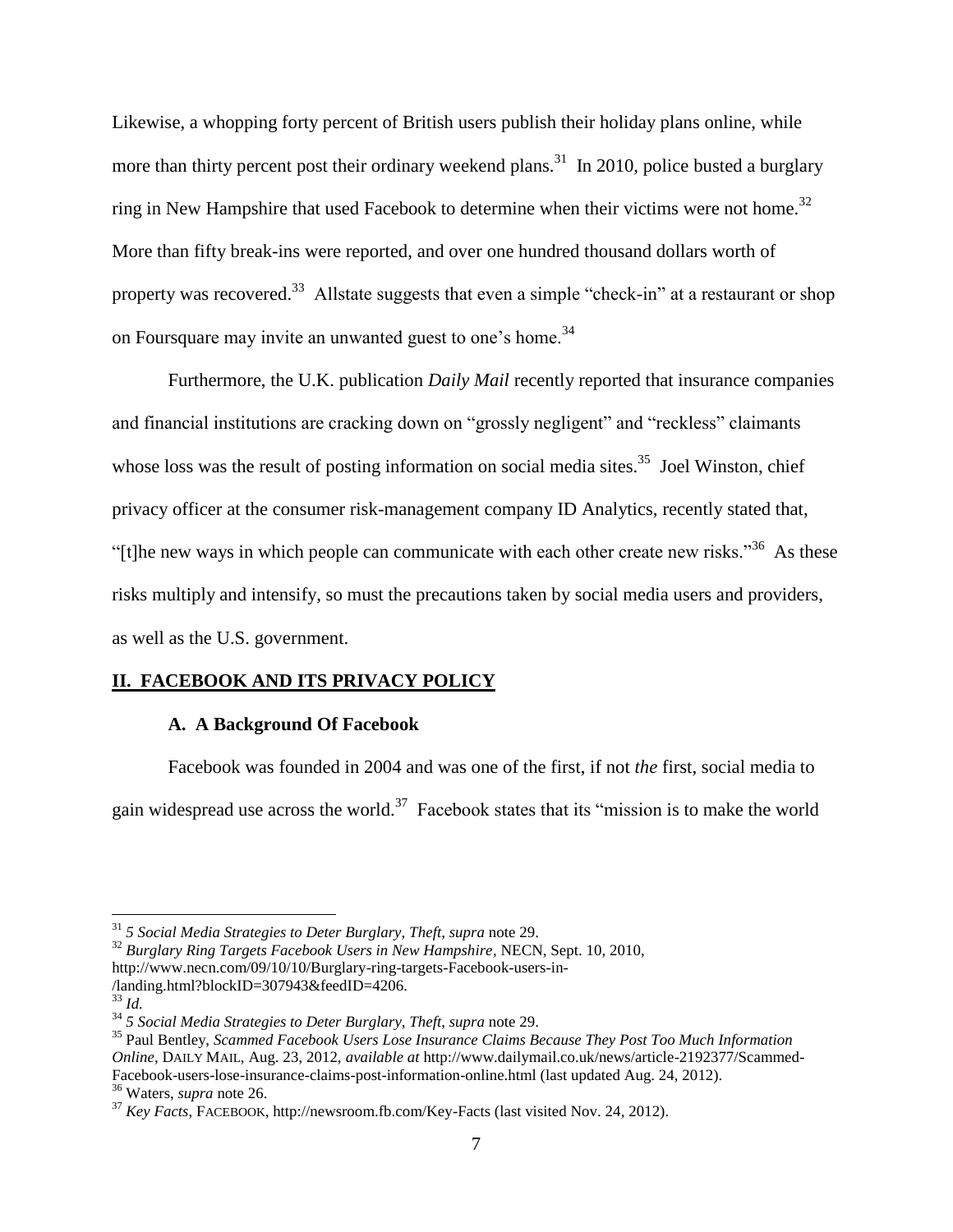more open and connected."<sup>38</sup> Facebook has become a single platform for a variety of uses; according to the site, people use Facebook "to stay connected with friends and family, to discover what's going on in the world, and to share and express what matters to them."<sup>39</sup> Facebook is also used by both new and established businesses to connect with current customers, to attract new customers, and to advertize products and sales, and these benefits are actively promoted by Facebook itself.<sup>40</sup>

Facebook has experienced steady, worldwide growth since its inception. It surpassed ten million users in the U.S. in November 2006, and has since hit that mark in the U.K. (April 2008), France (January 2009), Spain (May 2009), and Germany (November 2009).<sup>41</sup> According to Nielsen, Facebook overtook MySpace as the most popular social media site in 2009.<sup>42</sup> In April 2010, a study revealed that, despite being based in the U.S., Facebook is more popular in Italy than in any other country around the world; the English-speaking countries U.S., U.K., and Australia are numbers two, three, and four, respectively.<sup>43</sup> Facebook also topped Google-owned Orkut as the most-visited social network site in Brazil in 2011.<sup>44</sup> As of September 2012, Facebook has an average of 584 million active users on its website daily, and 604 million active users of its mobile products each month. $45$  With one billion active users as of October 2012, approximately eighty-one percent of which are located outside the U.S. and Canada, Facebook is also arguably the biggest and most influential social media website in the world.<sup>46</sup>

 $\overline{a}$ 

<sup>39</sup> *Id.*

<sup>38</sup> *Id.*

<sup>40</sup> *Facebook for Business*, FACEBOOK, https://www.facebook.com/business/overview (last visited Nov. 25, 2012). <sup>41</sup> Nielsen, *Global and Social: Facebook's Rise Around the World*, NIELSEN WIRE (May 17, 2012),

http://blog.nielsen.com/nielsenwire/global/global-and-social-facebooks-rise-around-the-world/.

<sup>42</sup> *Id.*

<sup>43</sup> *Id.*  $^{44}$   $\overline{Id}$ .

<sup>45</sup> *Key Facts*, *supra* note 37.

<sup>46</sup> *Id.*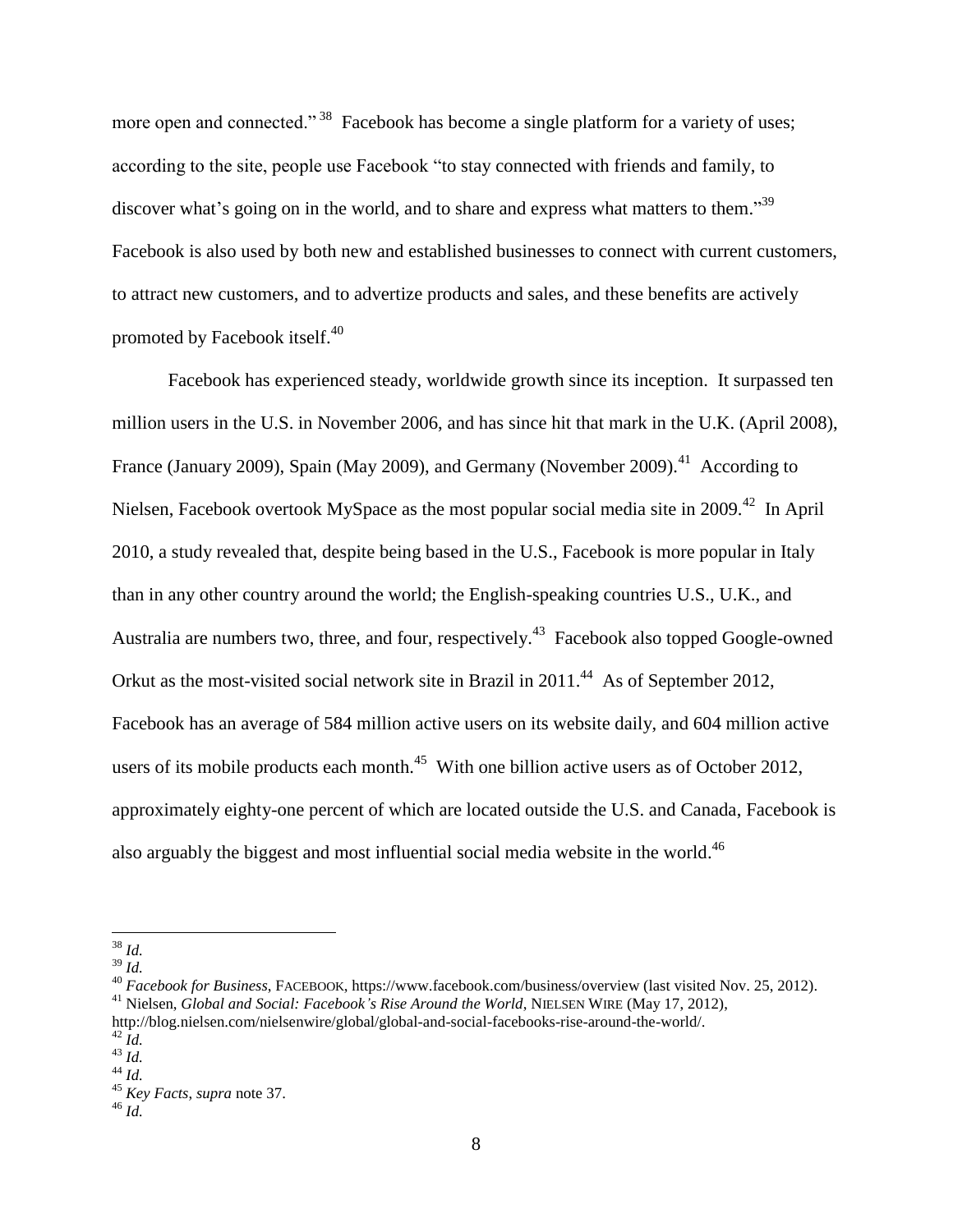#### **B. Facebook's Privacy Policy**

Privacy has been a concern with Facebook since its birth. In 2012, Facebook creator and CEO, Mark Zuckerberg, stated that "[Facebook performs] privacy access checks literally tens of billions of times each day to ensure [that it is] enforcing that only the people you want see your content. These privacy principles are written very deeply into [Facebook's] code.<sup> $3$ </sup> When a user signs up for a Facebook account, the user must first agree to the site's Terms and must confirm that the user has read the Data Use Policy.<sup>48</sup> These policies state, *inter alia*, that some information, including photos and status updates, may be made available to the public, even if this is not intended by the original poster.<sup>49</sup> Studies show, however, that a majority of internet users do not read the fine print when signing up for services such as Facebook.<sup>50</sup> In fact, Facebook's Terms alone consist of 4,579 words, or over six, single-spaced pages when transferred to a Word document – too long for most users to read, especially those eager to start using the product.<sup>51</sup> Furthermore, likely unbeknownst to many users, when signing up for a Facebook account, a user agrees to make certain information public, unless the user actively changes this setting. Facebook considers the following information public: name, gender, username, user ID (or account number), profile picture, cover photo, and the user's networks

<sup>47</sup> Mark Zuckerberg, *Our Commitment to the Facebook Community*, THE FACEBOOK BLOG (Nov. 29, 2011, 12:39 PM), http://blog.facebook.com/blog.php?post=10150378701937131.

<sup>48</sup> FACEBOOK, www.facebook.com (last visited Nov. 26, 2012).

<sup>49</sup> *Statement of Rights and Responsibilities*, FACEBOOK, http://www.facebook.com/legal/terms ("When you publish content or information using the Public setting, it means that you are allowing everyone, including people off of Facebook, to access and use that information, and to associate it with you (i.e., your name and profile picture).").

<sup>50</sup> *Facebook and Your Privacy: Who Sees the Data You Share on the Biggest Social Network?*, CONSUMER REPORTS MAGAZINE, June 2012, *available at* http://www.consumerreports.org/cro/magazine/2012/06/facebook-yourprivacy/index.htm; Rebecca Smithers, *Terms and Conditions: Not Reading The Small Print Can Mean Big Problems*, The Guardian (May 11, 2011), http://www.guardian.co.uk/money/2011/may/11/terms-conditions-smallprint-big-problems (only seven percent of people in the U.K. read the full Terms and Conditions when making a product or service purchase online).

<sup>51</sup> *Statement of Rights and Responsibilities*, *supra* note 49.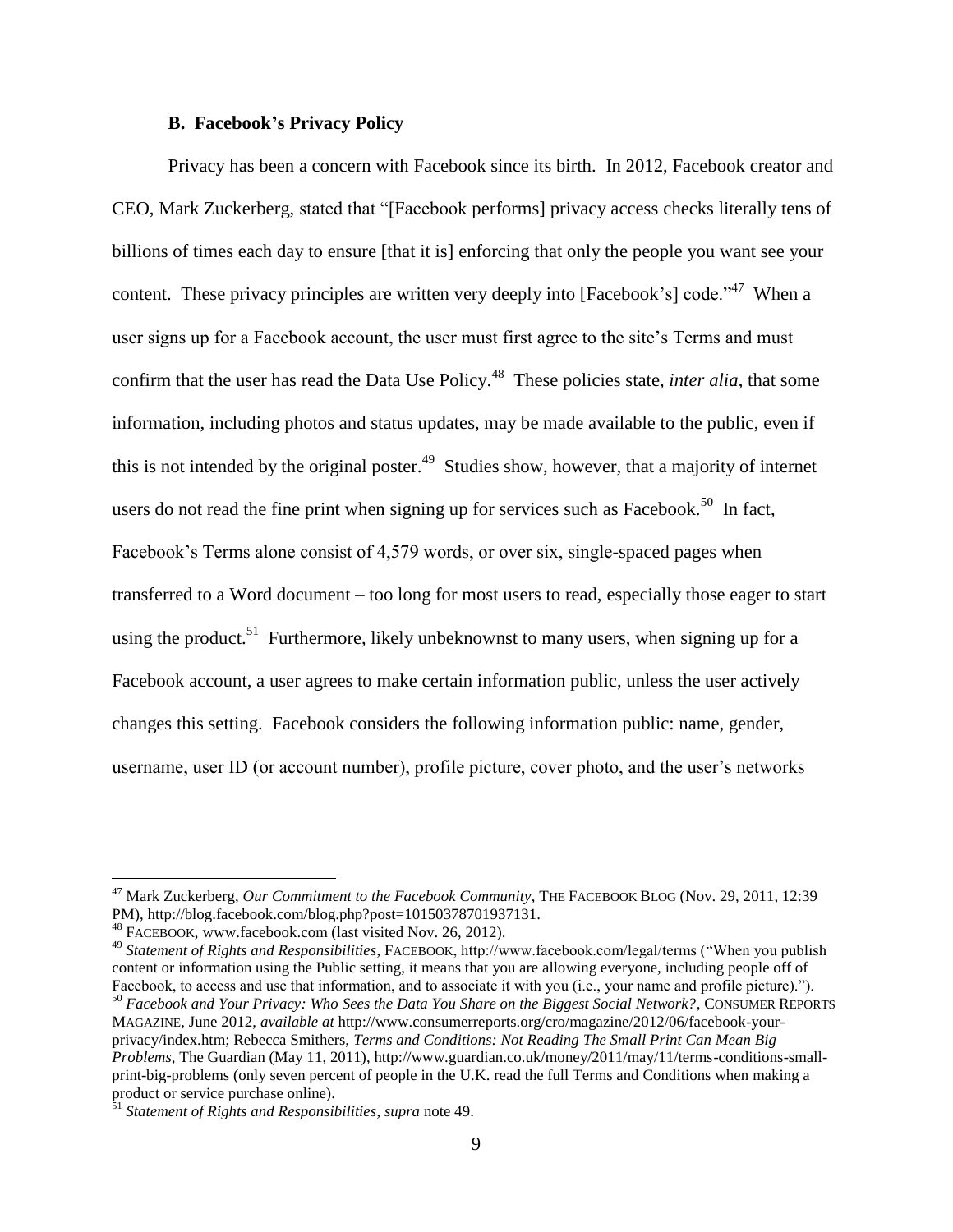(i.e., where the user went to school, where the user works or used to work, etc.).<sup>52</sup> Until a user changes this setting, this information is automatically made public to everyone.<sup>53</sup>

Facebook's attempts to educate users about its privacy settings do not end with forcing users to agree to its Terms. When a new Facebook user creates an account, the user is first directed to a welcome page on which "Get to know your privacy settings" is the second item in a list of several suggested actions for the new user.<sup>54</sup> The "Privacy Tour" informs new users that it is possible to control the audience for posts made by the user, but provides little additional details. Instead, the user can click on a link to "learn more," which redirects the user to Facebook's Help Center<sup>55</sup> – a confusing web of information and policies that even this author, a Facebook member since 2004, has difficulty navigating.

After much controversy,<sup>56</sup> Facebook's default privacy setting allows a user's posts and photos to be viewable by both the user's friends and all friends of each of the user's friends.<sup>57</sup> Although this default setting does not automatically make users' information entirely public, it can quickly lead to broad dissemination of private information. For instance, if a user posts information for his ten friends to see and each of his friends has one hundred friends, then a post intended for ten would instead be visible by one thousand people under Facebook's default privacy settings.

<sup>52</sup> *Advanced Privacy Controls: What is Considered "Public Information?"*, FACEBOOK, http://www.facebook.com/help/260276693997558/#!/help/?faq=167709519956542.

 $\overline{53}$   $\overline{Id}$ .

 $\frac{54}{100}$  This author confirmed this process by using a fake name to create a new Facebook profile on November 26, 2012.

<sup>55</sup> *Help Center*, FACEBOOK, www.facebook.com/help.

<sup>&</sup>lt;sup>56</sup> Facebook has come under fire multiple times during its short lifetime for its changing default settings with respect to various privacy issues.

 $57$  Although this author was unable to find a source indicating that this is Facebook's default setting, the author confirmed this fact when she created a new Facebook account on Nov. 26, 2012.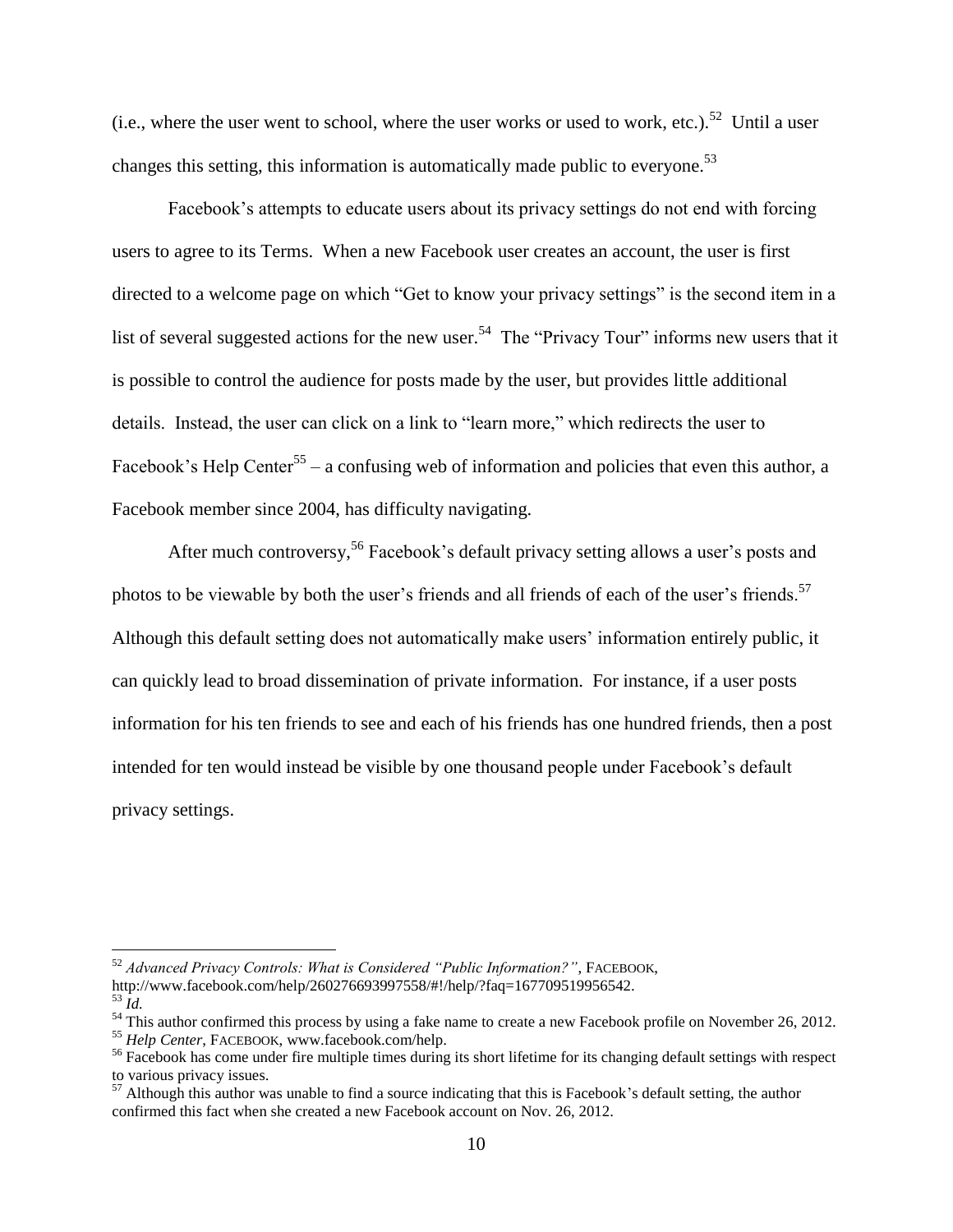Furthermore, Facebook provides "simple and powerful tools" that are available to users to protect themselves when using the site.<sup>58</sup> A user can apply a single privacy setting to all posts, making them viewable by the public, only friends, only the user, or a custom group.<sup>59</sup> Moreover, before a user hits enter to publish information on Facebook, the user can choose the audience to which he or she wishes to make that information available.<sup>60</sup> This action is made easy for the user: a globe icon indicates that the post is for the public, an icon of two people indicates that the post is for just the user's Facebook friends, a padlock icon indicates that the post is just for the user, and a bolt icon allows the poster to set a custom audience for the post.<sup>61</sup> The same tools allow a user to control the privacy on their entire Facebook page, or Timeline.<sup>62</sup> A user's Facebook account will remember the last privacy setting used and will use that setting for subsequent posts unless manually changed. $^{63}$  This is not necessarily true, however, when using Facebook via a mobile device.<sup>64</sup> Furthermore, a recent Consumer Reports study found that nearly thirteen million Facebook users have never set the privacy controls on their Facebook account and are unfamiliar with Facebook's privacy tools.<sup>65</sup>

Additionally, although a Facebook user can control the audience of the content he or she posts, the user cannot easily control the audience that can see a photo or post published by someone else in which the user is "tagged." For example, if User A posts a photo and "tags" User B in the photo, if User A's privacy settings are such that the photo is available to be viewed

<sup>58</sup> *Safety and Privacy*, FACEBOOK, http://newsroom.fb.com/Safety-and-Privacy (last visited Nov. 24, 2012).

<sup>59</sup> *Basic Controls: Where Are My Privacy Settings?*, FACEBOOK, http://www.facebook.com/help/325807937506242/. <sup>60</sup> *Id.*

<sup>61</sup> *Sharing and Finding You On Facebook*, FACEBOOK, http://www.facebook.com/#!/about/privacy/your-info-on-fb; *How Privacy Works When You Share: Can People See Who I'm Sharing With?*, FACEBOOK, http://www.facebook.com/help/260276693997558/#!/help/459934584025324/.

<sup>62</sup> *Sharing and Finding You On Facebook*, *supra* note 61.

<sup>63</sup> *Privacy Basics: What's The Default Audience For Things I Share?*, FACEBOOK,

http://www.facebook.com/help/260276693997558/.

 $64$  *Id.* 

<sup>65</sup> *Facebook and Your Privacy: Who Sees the Data You Share on the Biggest Social Network?*, *supra* note 50.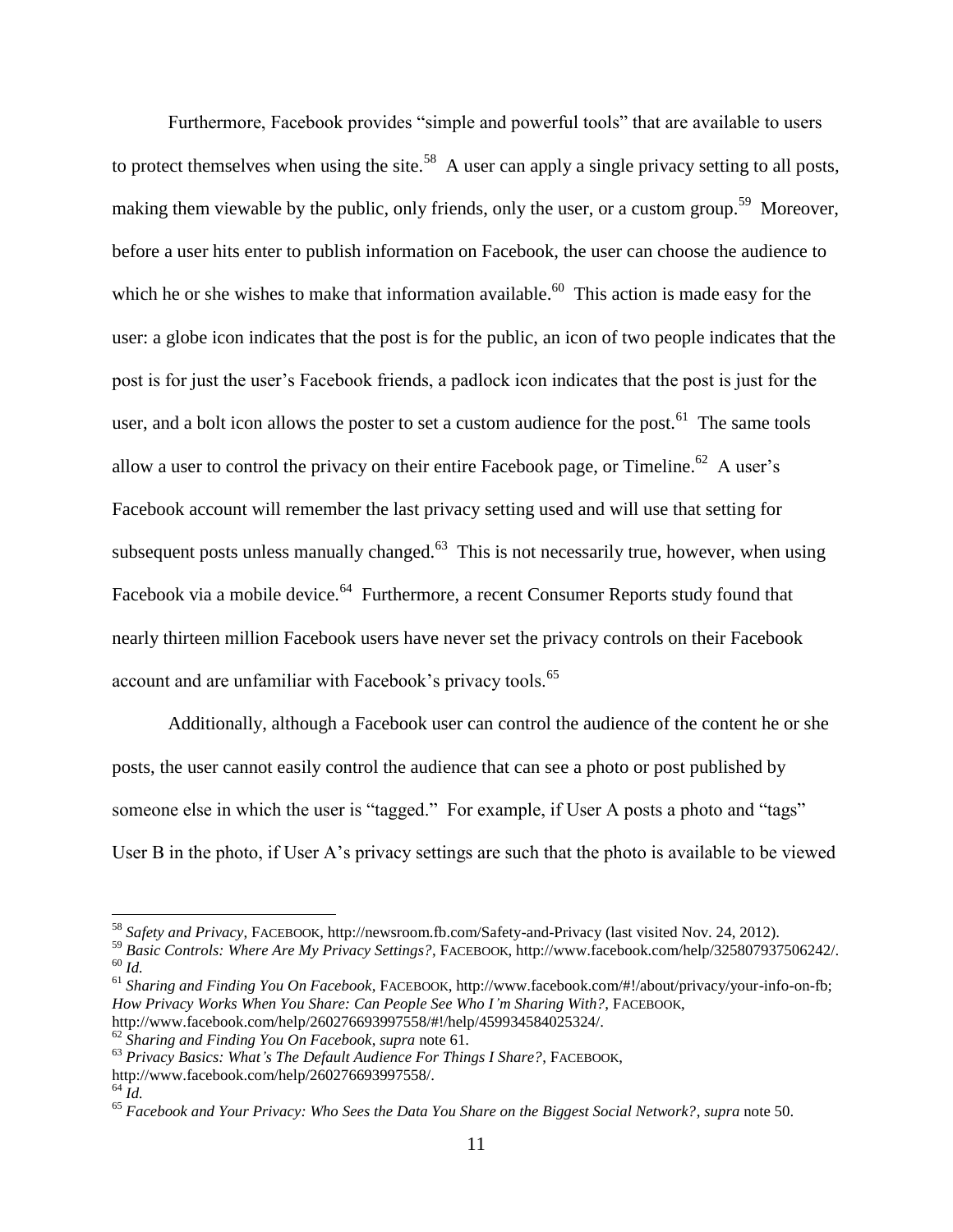by the public, then anyone can view the photo, even if User B's account is set to limit views by only User B's Facebook friends.<sup>66</sup> Likewise, if User B posts a status on Facebook, and User A comments on B's status, the public will then see User B's status because A's comment will be made available to the audience that A has chosen.<sup>67</sup> This may result in wider dissemination of information than intended, as twenty-eight percent of Facebook users share all or almost all of their photos and posts with more than just their Facebook friends.<sup>68</sup> Considering the growing use of social media and the increasing sophistication of those inclined to use social media for illegitimate means, one must consider whether current laws adequately address the potential harms arising from disseminating private information of social media users.

#### **III. BACKGROUND OF PRIVACY LAW IN THE UNITED STATES**

#### **A. General Background**

Privacy is an essential and highly-regarded concept to American society. In attempting to define the importance of the right of privacy, authors Ellen Alderman and Caroline Kennedy posited that, "[w]hy we as Americans so cherish our privacy is not easy to explain. . . Although we live in a world of noisy self-confession, privacy allows us to keep certain facts to ourselves if we so choose. The right to privacy, it seems, is what makes us civilized."<sup>69</sup> In the U.S., an invasion of privacy is recognized as injurious because "the right to privacy is an integral part of our humanity."<sup>70</sup>

<sup>66</sup> *When I Share Something, How Do I Choose Who Can See It?*, FACEBOOK,

http://www.facebook.com/help/260276693997558/#!/help/?faq=120939471321735.

 $^{67}$   $\bar{Id}$ .

<sup>68</sup> *Facebook and Your Privacy: Who Sees the Data You Share on the Biggest Social Network?*, *supra* note 50. <sup>69</sup> LORI B. ANDREWS, EL AL., GENETICS: ETHICS, LAW & POLICY 787 (2010) (citing ELLEN ALDERMAN & CAROLINE KENNEDY, THE RIGHT TO PRIVACY xii-xiii (1995), available at

http://books.google.com/books?id=OFK4bI50kgcC&pg=PT12&lpg=PT12&dq=%22caroline+kennedy%22+%22rig ht+to+privacy,+it+seems,+is+what+makes+us+civilized%22&source=bl&ots=9s8gMsHUe0&sig=chKfG74BSMQ QBTWA4alI0iUvRRI&hl=en&sa=X&ei=BpOJUd-eCe\_L0gH044GIAg&ved=0CFMQ6AEwBA).

<sup>70</sup> Lake v. Wal-Mart Stores, Inc., 582 N.W.2d 231, 235 (Minn. 1998); 62A AM. JUR. 2D. *Privacy* § 1 (2013).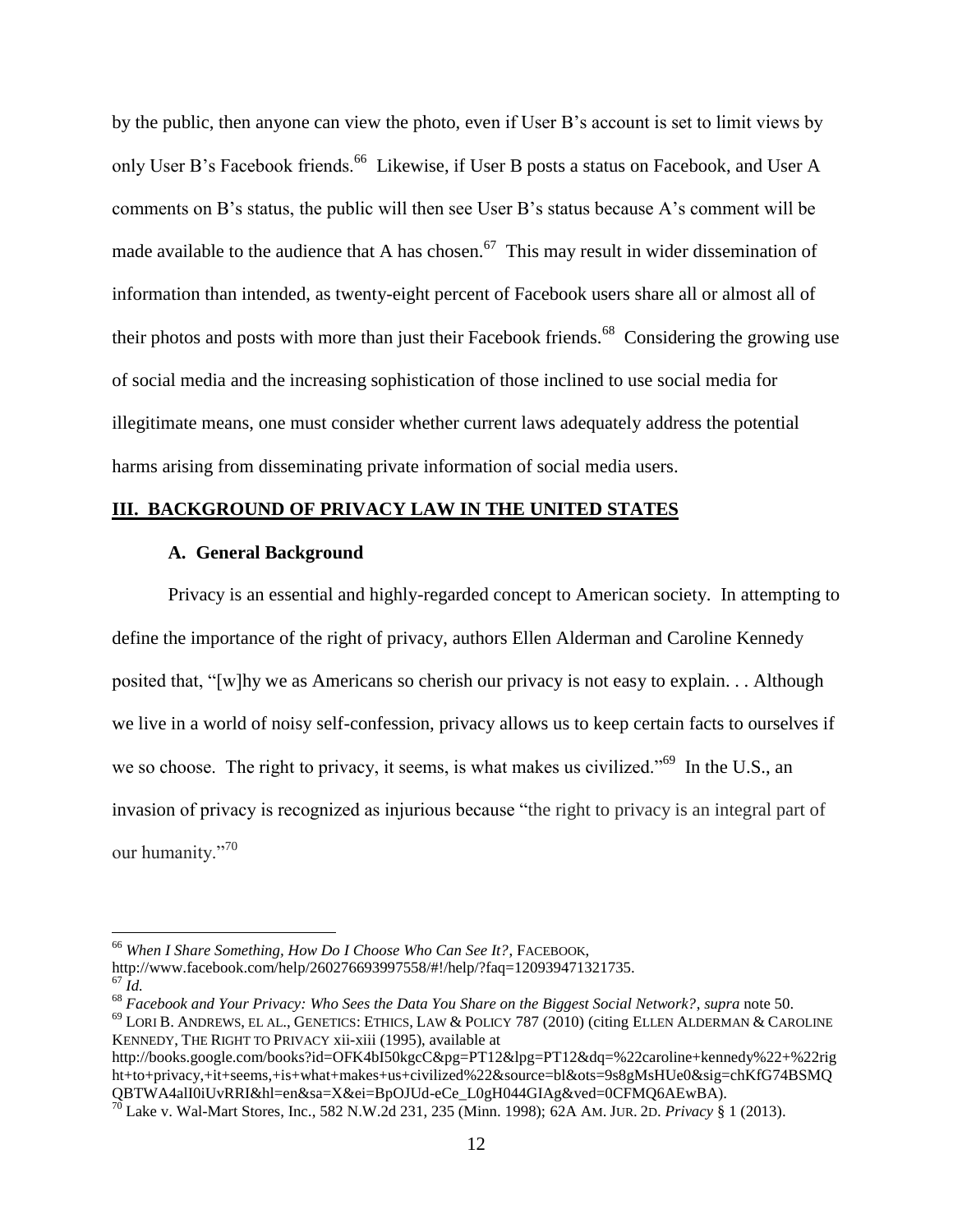Unlike other areas of law, there is no single comprehensive, substantive act or group of laws that govern the right of privacy, and the right is not explicitly enumerated in the U.S. Constitution. As a result, there is disagreement over the nebulous boundaries of the right of privacy. As early as 1890, legal scholars – including eventual Supreme Court Justices Samuel Warren and Louis Brandeis – began to recognize this right.<sup>71</sup> Warren and Brandeis sought to determine "whether the existing law affords a principle which can properly be invoked to protect the privacy of the individual; and, if it does, what the nature and extent of such protection is.<sup>772</sup>

Decades later, in his dissenting opinion in *Olmstead v. United States*, Justice Brandeis wrote that,

as against the government, the right to be let alone [is] the most comprehensive of rights and the right most valued by civilized men. To protect, that right, every unjustifiable intrusion by the government upon the privacy of the individual, whatever the means employed, must be deemed a violation of the Fourth Amendment.<sup>73</sup>

The Supreme Court first explicitly recognized a Constitutional right of privacy in 1965 in Griswold v. Connecticut.<sup>74</sup> Throughout the twentieth century, recognition of the right of privacy grew: by 1964, at least thirty states recognized a right of privacy, and, by 1971, nearly all U.S. jurisdictions recognized the right.<sup>75</sup> Today, this area of law is a patchwork of acts, statutes, and common laws from various areas in the legal field, which together create a right of privacy in nearly all  $-$  if not all  $-$  U.S. states.

In general, the right to privacy is the expectation that information – including but not

limited to information about a person's private affairs and actions, photos, and video – provided

<sup>71</sup> *See, e.g.*, Samuel D. Warren & Louis D. Brandeis, *The Right to Privacy*, 4 HARV. L. REV. 193, 196 (1890).

<sup>72</sup> Samuel D. Warren & Louis D. Brandeis, *The Right to Privacy*, 4 HARV. L. REV. 193, 197 (1890).

<sup>73</sup> Olmstead v. United States, 277 U.S. 438, 478 (1928) (Brandeis, J., dissenting).

<sup>74</sup> Thomas B. Kearns, *Technology and the Right to Privacy: The Convergence of Surveillance and Information Privacy* Concerns, 7 WM. & MARY BILL RTS. J. 975, 978-79 (1999) (citing Griswold v. Connecticut, 381 U.S. 479 (1965)).

<sup>&</sup>lt;sup>75</sup> Cox Broad. Corp. v. Cohn, 420 U.S. 469, 488 (1975) (citing WILLIAM L. PROSSER, LAW OF TORTS 804 (4th ed. 1978)).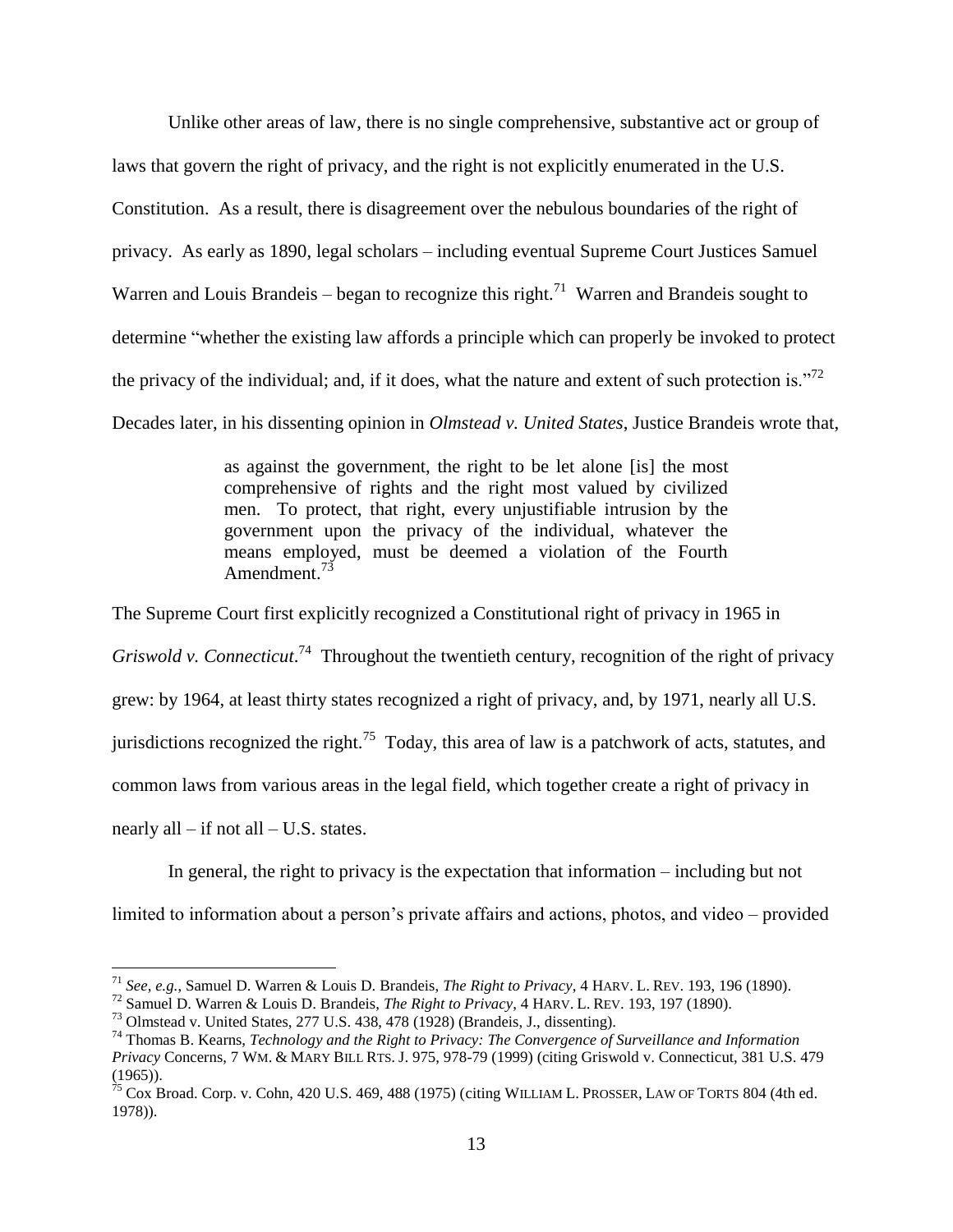in a private setting will not be made public, and prevents others from intruding on that right.<sup>76</sup> The right to privacy affords a person the ability to choose who is privy to personal information, and who they wish to exclude.<sup>77</sup> The right also grants persons physical privacy in their person and personal spaces.<sup>78</sup> The law recognizes information to be private when "well-established" social norms recognize the need to maximize individual control over its dissemination and use to prevent unjustified embarrassment or indignity."<sup>79</sup>

There are two aspects of the right of privacy: (1) a constitutional right of privacy, which protects persons against unlawful government invasion, and (2) a general private right of privacy, which exists primarily in tort law and protects against invasions by non-government actors.<sup>80</sup> Although not explicitly laid out in the U.S. Constitution,<sup>81</sup> the Supreme Court has found that the right of privacy against governmental intrusion is a fundamental constitutional right.<sup>82</sup> This right is one of the penumbra of rights afforded by the Constitution.<sup>83</sup> The Fourth Amendment protects the privacy of an individual against unwarranted government search and seizure.<sup>84</sup> The Court has also held that a person's "liberty," as protected by the Due Process Clause of the Fourteenth Amendment, constitutes, *inter alia*, "a right of personal privacy, or a guarantee of certain areas or zones of privacy."<sup>85</sup> Courts have not laid out the exact metes and bounds of this constitutional protection, but the Supreme Court has held that several individual

<sup>76</sup> 62A AM. JUR. 2D. *Privacy* § 1 (internal citations omitted).

<sup>77</sup> *Id.*; *see also* Zellinger v. Amalgamated Clothing, 683 So.2d 726, 732 (2d Cir. 1996) (citing Easter Seal Soc'y For Crippled Children & Adults v. Playboy Enters., Inc., 530 So.2d 643, 646 (4th Cir.1988)). 78 Kearns, *supra* note 74, at 978-79.

<sup>79</sup> 16B AM. JUR. 2<sup>D</sup> *Constitutional Law* § 650 (2013) (citing Int'l Fed'n of Prof'l & Technical Eng'rs v. Superior Court, 165 P.3d 488 (Cal. 2007)).

<sup>80</sup> 16B AM. JUR. 2<sup>D</sup> *Constitutional Law* § 650.

<sup>81</sup> Roe v. Wade, 410 U.S. 113, 152 (1973).

<sup>82</sup> *See, e.g.*, Roman Catholic Bishop v. Superior Court, 42 Cal. App. 4th 1556, 1567 (Cal. Ct. App. 1996) (citing *Griswold,* 381 U.S. at 484-86).

<sup>83</sup> *Griswold*, 381 U.S. at 483; *see also* 16A AM. JUR. 2<sup>D</sup> *Constitutional Law* §§ 417, 651.

<sup>84</sup> U.S. CONST. amend. IV.

<sup>85</sup> U.S. CONST. amend. XIV, § 1; Roe v. Wade, 410 U.S. 113, 152 (1973); *see also* 16B AM. JUR. 2<sup>D</sup> *Constitutional*  Law § 650 (citations omitted).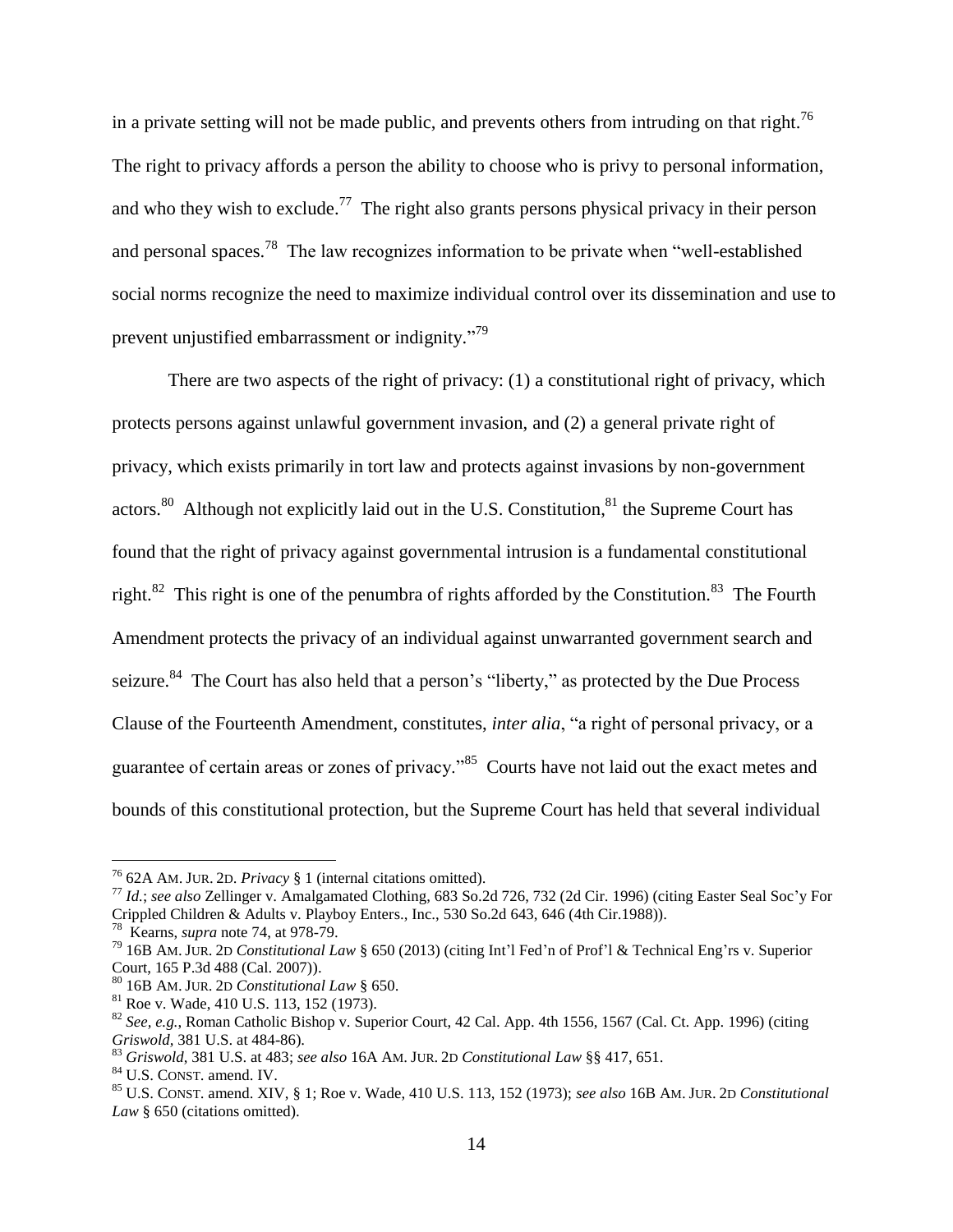rights, including those related to marriage and procreation, are to be protected.<sup>86</sup> Furthermore, the Constitution protects privacy only in instances where there is an expectation of privacy. $87$  As with other federal rights, the states are permitted to provide citizens with broader privacy protection than that bestowed by the Constitution.<sup>88</sup> In fact, state courts have not shied away from protecting individuals from "highly offensive intrusions" into their private lives.<sup>89</sup>

While the Constitution protects an individual's privacy from intrusion by the government, it does not, however, expressly protect a person's privacy from other individuals.<sup>90</sup> Rather, that area of privacy law manifests in state tort law.<sup>91</sup> Under tort law, an individual is subject to liability for the harm that results from invading the right of privacy of another individual.<sup>92</sup> Invasion of the right of privacy can occur in four main ways: (1) unreasonable intrusion upon one's seclusion, (2) appropriation of an individual's name or likeness, (3) public disclosure of private information, and (4) publication that unreasonably places an individual in a false light before the public.<sup>93</sup> Each of these privacy torts can be applied to invasions of privacy on the internet, especially those involving social media sites, but none adequately protect social media users.

<sup>86</sup> Carey v. Population Svcs., Int'l, 431 U.S. 678, 684 (1977) (citing Loving v. Virginia, 388 U.S. 1, 12 (1967) (marriage); Skinner v. Oklahoma, 316 U.S. 535, 541-542 (1942) (procreation); Eisenstadt v. Baird, 405 U.S. 438, 453-54 (White, J., concurring) (contraception); Prince v. Massachusetts, 321 U.S. 158, 166 (1944) (family relationships); Pierce v. Soc'y of Sisters, 268 U.S. 510, 535 (1925) (child rearing and education)) (additional citations omitted).

<sup>87</sup> 15B AM. JUR. 2<sup>D</sup> *Computers and the Internet* § 24 (2013).

<sup>88</sup> 16B AM. JUR. 2<sup>D</sup> *Constitutional Law* § 654 (citing State v. Mariano, 114 Haw. 271 (Ct. App. 2007)

<sup>89</sup> George B. Delta & Jeffrey H. Matsuura, LAW OF THE INTERNET § 9.01 (2013) (citing PROSSER, *supra* note 75, at § 117).

<sup>90</sup> 16B AM. JUR. 2<sup>D</sup> *Constitutional Law* § 650 (citing Jenkins v. Rock Hill Local School Dist., 513 F.3d 580 (6th Cir. 2008)); 62A AM. JUR. 2D *Privacy* § 2.

<sup>91</sup> 16B AM. JUR. 2<sup>D</sup> *Constitutional Law* § 650; 62A AM. JUR. 2<sup>D</sup> *Privacy* § 2 (citing Prudential Ins. Co. of Am. v. Cheek, 259 U.S. 530 (1922); Katz v. U.S., 389 U.S. 347 (1967)); *see* Erin Murphy, *The Politics of Privacy in the Criminal Justice System: Information Disclosure, the Fourth Amendment, and Statutory Law Enforcement Exemptions*, 111 MICH. L. REV. 485, 546 appx. (2013) (listing twenty-eight separate privacy statutes)..  $92$  Restatement (Second) of Torts § 652A (2012).

<sup>&</sup>lt;sup>93</sup> *Id.* These four wrongs are the four main forms of privacy tort law; others may appear in court opinions or legal scholarship. *Id.* § 652A cmt. b.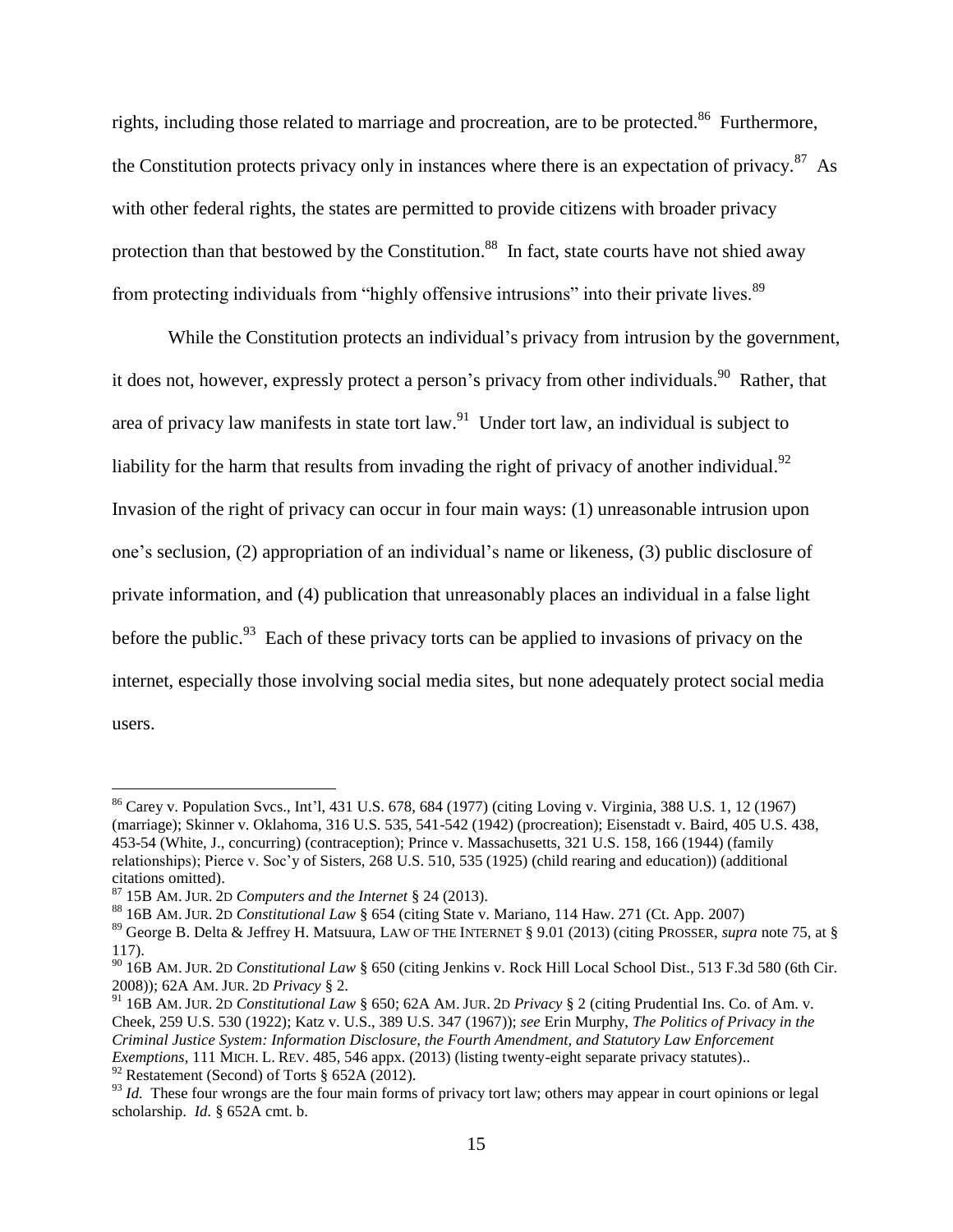The first tort, intrusion of one's seclusion, occurs when an individual "intentionally intrudes, physically or otherwise, upon the solitude or seclusion of another or his private affairs or concerns  $\ldots$ <sup>94</sup> In order for liability to attach, the intrusion must be highly offensive to a reasonable person.<sup>95</sup> The intrusion can be physical, can occur using one's senses, such as by spying into one's house, or some other form of investigation or examination, such as opening another's mail.<sup>96</sup> The intrusion itself makes the act tortious, and what the offender does with the private information he procures is irrelevant.  $97$ 

The second privacy tort arises when one appropriates another's name or likeness for his use or benefit.<sup>98</sup> This tort protects an individual's right to his own identity.<sup>99</sup> This tort typically occurs when one's name or likeness is used, without permission, in advertising or for some commercial purpose, but is typically not limited to commercial appropriation.<sup>100</sup>

The third privacy tort occurs when one invades and publicizes a matter concerning another's private life.<sup>101</sup> Such publication, however, must be highly offensive to a reasonable person.<sup>102</sup> Liability also only attaches if the information is not of legitimate concern to the public.<sup>103</sup> Publication of the information must be more than a mere communication to another; there must be communication to the public at large or to many people so that the information is "substantially certain" to become public knowledge.<sup>104</sup>

 $\overline{a}$ 

<sup>97</sup> *Id.*

<sup>94</sup> *Id.* at § 652B.

<sup>95</sup> *Id.*

<sup>96</sup> *Id.* at § 652B cmt. b.

<sup>98</sup> Restatement (Second) of Torts § 652C.

<sup>99</sup> *Id.* at § 652C. cmt. a.

<sup>&</sup>lt;sup>100</sup> *Id.* at § 652C. cmt. b (noting that some states do limit this right to use in commercial contexts only).

<sup>101</sup> *Id.* at § 652D.

<sup>102</sup> *Id.*

<sup>103</sup> *Id.*

 $104$  Restatement (Second) of Torts § 652D cmt. a.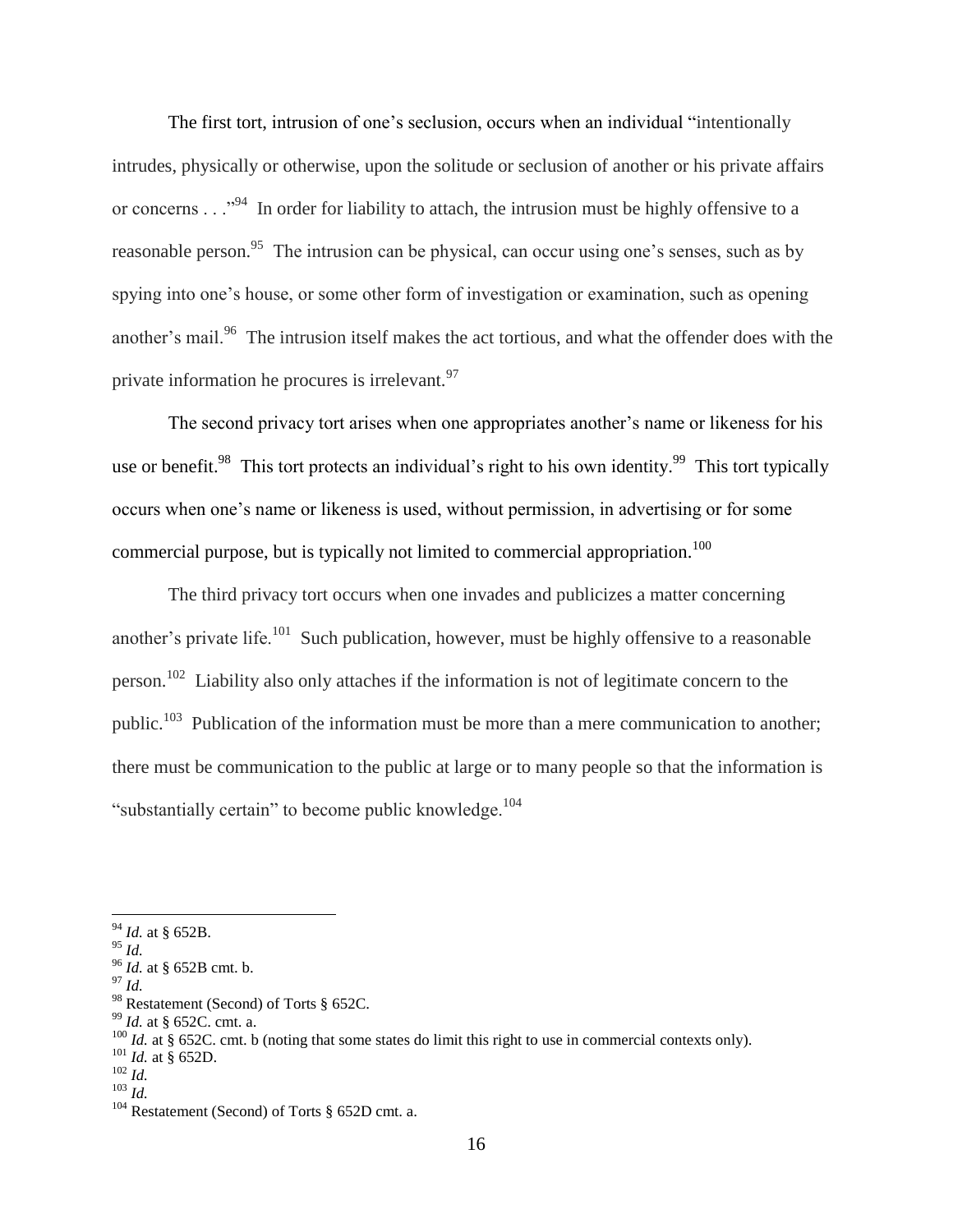One is liable under the final privacy tort, false light, when he publicly reveals information that places the injured party in a false light before the public.<sup>105</sup> Under this tort, the information must be untrue, and must place the injured party in a false light that is highly offensive to a reasonable person.<sup>106</sup> The actor must also have had knowledge of the information's falsity or he must have acted in reckless disregard in publicizing the information and placing the other in a false light.<sup>107</sup> Publication of the information must meet the same requirements as for the tort of publicity of one's private life.<sup>108</sup> This tort is distinguishable from defamation.<sup>109</sup>

In addition to the Constitution and tort law, privacy law is governed by statute in some areas of the law. In the healthcare field, for example, the Health Insurance Portability and Accountability Act (HIPAA) regulates the use and disclosure of individuals' health-related information and has built-in privacy controls.<sup>110</sup> Similarly, the Gramm-Leach-Bliley Act requires transparency from financial institutions regarding their information collection practices and restricts the use of personal information.<sup>111</sup> Such statutes clearly define privacy law as it applies in certain legal fields, which would otherwise be subject to the arguably unpredictable, uncertain, and limited privacy protections under the Constitution and tort law. This paper proposes doing the same in the social media sphere.

 $\overline{a}$ 

<sup>106</sup> *Id.* at § 652E, cmt. a.

<sup>105</sup> *Id.* at § 652E.

<sup>107</sup> *Id.* at § 652E.

<sup>108</sup> *Id.* at §§ 652E cmt. a, 652D cmt. a.

<sup>109</sup> *Id.* at § 652E cmt. b.

<sup>&</sup>lt;sup>110</sup> Health Insurance Portability and Accountability Act of 1996, Pub. L. No. 104-191, 110 Stat. 1936 (1996) (codified at 45 C.F.R. pts. 160, 164 (2011)); Office for Civil Rights, *Summary of the HIPAA Privacy Rule*, U.S. DEP'T OF HEALTH & HUMAN SVCS. (May 2003), at 1-2, *available at*

http://www.hhs.gov/ocr/privacy/hipaa/understanding/summary/privacysummary.pdf.

<sup>111</sup> Gramm-Leach-Bliley Act, Pub.L. 106–102, 113 Stat. 1338 (1999) (codified at 15 U.S.C. §§ 6801-6809); *Gramm-Leach-Bliley Act*, BUREAU OF CONSUMER PROT., http://business.ftc.gov/privacy-and-security/gramm-leach-bliley-act (last visited Feb. 12, 2013). The Fair Credit Reporting Act (FCRA) also prohibits a financial institution from using or sharing a consumer's information unless that consumer "opts out" of the privacy protection. Fair Credit Reporting Act, 15 U.S.C.A. § 1681 et seq.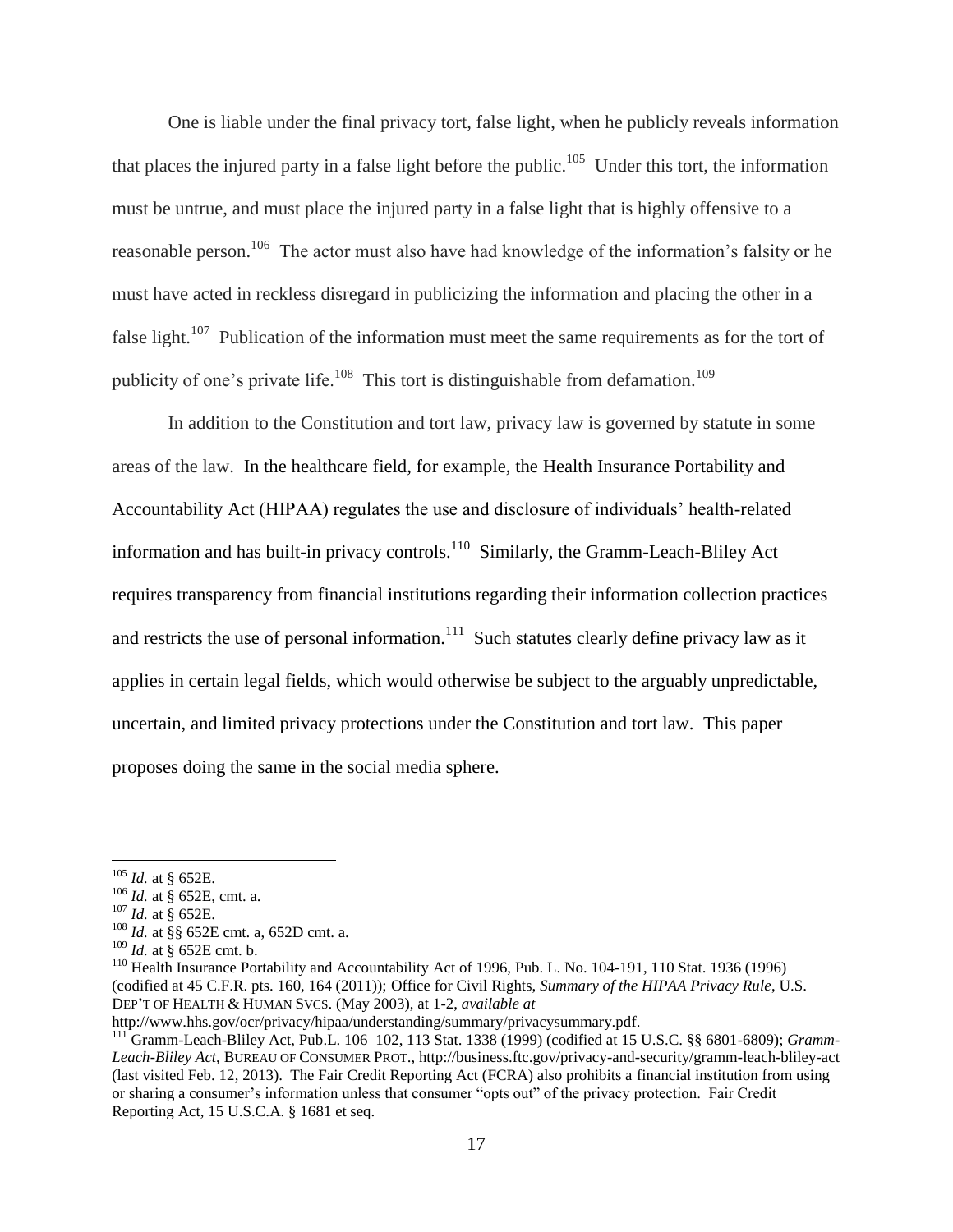#### **B. Privacy On The Internet**

The development of the internet created a new and constantly evolving realm of privacy law. Particular complex issues arise here because dissemination of personal data is an inherent and necessary aspect of social media sites, but threats to privacy are exacerbated by the increasing prevalence and use of social media sites.<sup>112</sup> While the U.S. Constitution's privacy protections, as briefly outlined above, $113$  protect an internet user from unwarranted government intrusion with respect to the internet, these protections do not extend to an individual's privacy online from other individuals.<sup>114</sup> Rather, an individual's online privacy is governed by tort law, as well an amalgamation of statutes, which together do not fully define this new realm of the law.

While well-developed statutes, such as the aforementioned HIPAA,<sup>115</sup> govern privacy in other areas of the law, there is no single statute that clearly defines one's right to privacy from private individuals with respect to information on the internet. There are several federal statutes that provide individuals with protection for internet-related information. The Electronic Communications Privacy Act (ECPA), for example, is one of the broadest statutes that applies to today's electronic environment.<sup>116</sup> The ECPA covers both voice and data communications, as well as electronically-stored communications, and prohibits the interception of, access to, and disclosure of such communications.<sup>117</sup> In recent years, however, the EPCA has been scrutinized due to its amendment by the Patriot Act, $^{118}$  which broadened the scope of permissible

<sup>112</sup> *See supra* Part I.A.

<sup>113</sup> *Supra* Part III.A.

<sup>114</sup> 62A AM. JUR. 2<sup>D</sup> *Privacy* § 2. Although the issue of individuals' right to privacy from unwanted government intrusion is also currently of public concern, it is beyond the scope of this paper.

<sup>115</sup> *Supra* Part III.A.

<sup>116</sup> 18 U.S.C.A. §§ 2510-22, 2701-11 (2012).

<sup>117</sup> *Id.*; Delta & Matsuura, *supra* note 89, at § 9.01.

<sup>118</sup> USA Patriot Act (2001), Pub. L. No. 107-56, 115 Stat. 272.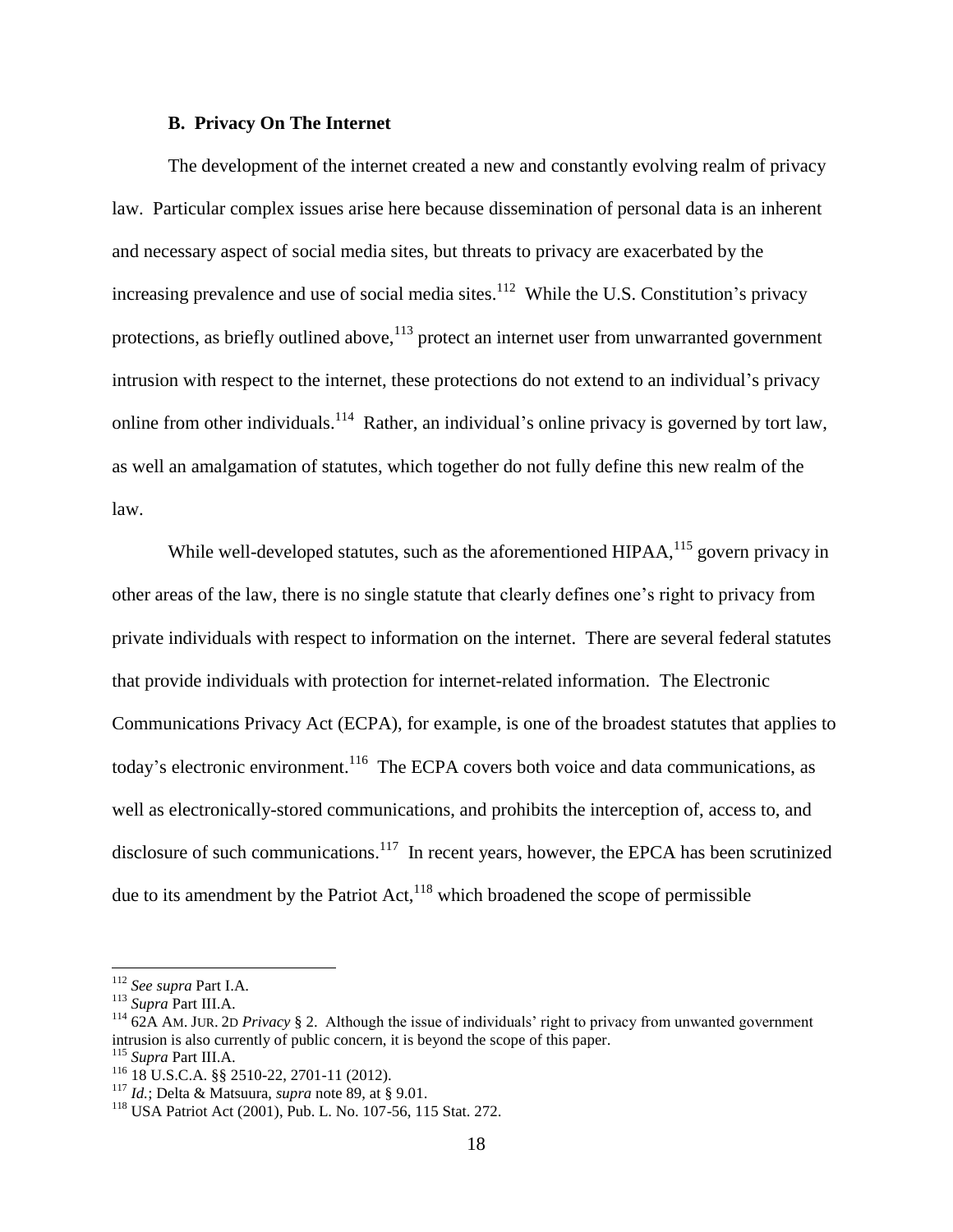surveillance of electronic communications.<sup>119</sup> Furthermore, the Children Online Privacy Protection Act (COPPA) regulates the collection of data related to internet users under the age of thirteen. $120$ 

The Fair Credit Reporting Act (FCRA) regulates the ability of financial institutions to share customer's credit-related data with its affiliates.<sup>121</sup> Specifically, the FCRA requires that financial institutions provide customers with disclosure, notice, and an opt-out option before such information is shared.<sup>122</sup> Although the FCRA was originally enacted in 1970, well before widespread use of the internet, it is applicable more today than ever due to widespread online banking and the ease with which data miners can collect and process electronic information. While the FCRA's application in the internet context is largely untested, the Federal Trade Commission, the primary enforcer of the FCRA, filed a federal complaint against data collector Spokeo, Inc. alleging violations of the FCRA. $^{123}$  Ultimately, however, the parties reached a settlement and FCRA rules were left unlitigated in the internet context.<sup>124</sup> Because this patchwork of regulations has not stemmed the flow of harms resulting from inadvertent disclosure of private information on social media sites, such as Facebook, this paper proposes rules that could preemptively eliminate unintended disclosure of private information.

<sup>119</sup> Delta & Matsuura, *supra* note 89, at § 9.01.

<sup>120</sup> Children's Online Privacy Protection Act of 1998, 15 U.S.C. 6501 *et seq.*; Delta & Matsuura, *supra* note 89, at § 9.03.

<sup>&</sup>lt;sup>121</sup> 15 U.S.C. § 1681 et seq. (1970).

<sup>122</sup> 15 U.S.C. § 1681.

<sup>123</sup> Complaint at 3-11, United States v. Spokeo, Inc., No. 2:12-cv-05001 (C.D. Cal. 2012), *available at*  http://www.ftc.gov/os/caselist/1023163/120612spokeocmpt.pdf.

<sup>124</sup> *Spokeo to Pay \$800,000 to Settle FTC Charges Company Allegedly Marketed Information to Employers and Recruiters in Violation of FCRA*, FED. TRADE COMM'N (June 12, 2012), *available at* http://www.ftc.gov/opa/2012/06/spokeo.shtm.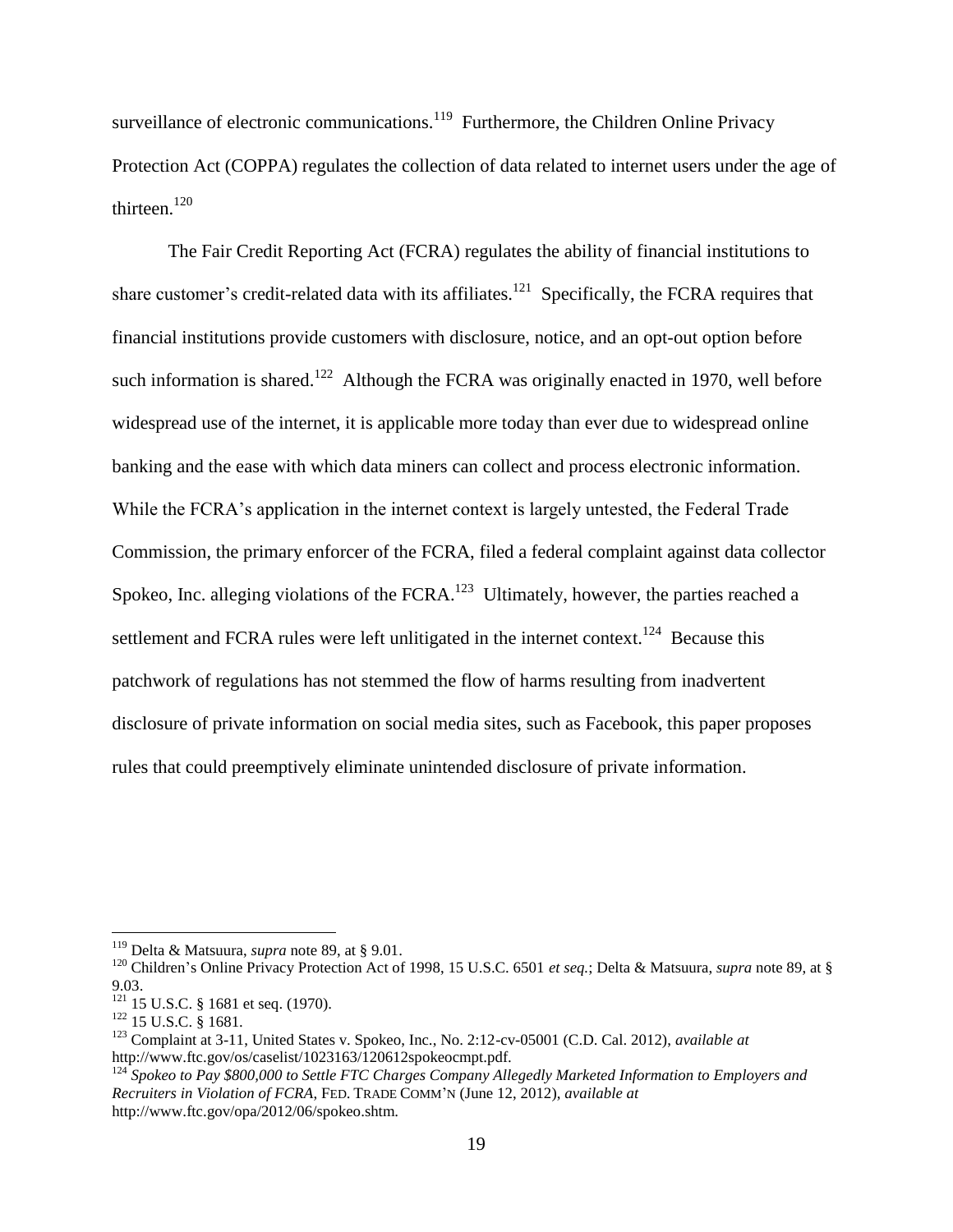#### **IV. PRIVACY LAW IN THE FACEBOOK CONTEXT**

#### **A. Application of Privacy Law To Individuals' Facebook Use**

Privacy torts are Facebook users' principal source of legal recourse against individuals who invade their privacy online. The four relevant privacy torts are intrusion of solitude, appropriation of one's name or likeness, public disclosure of private facts, and false light.<sup>125</sup> While both the tort of appropriation of one's name or likeness and the false light tort can arise from the use of social media, the privacy torts of intrusion into one's privacy and the public disclosure of private facts are most relevant where a Facebook user views and/or publicizes another user's private information without his permission.

The latter two torts both require an intrusion of *private* information. Whether information is private, in turn, depends on whether a user has a reasonable expectation of privacy. Thus, whether a cause of action is available depends on whether users have a reasonable expectation of privacy with respect to information posted on Facebook.

Social media websites, such as Facebook, inherently are information-sharing forums where users are expected to share personal information.<sup>126</sup> As a result, Facebook users often knowingly and deliberately share personal information on the site.<sup>127</sup> It is unclear, however, when this sharing of private information crosses over to the public sphere because a user no longer maintains a reasonable expectation of privacy under the law. If information is shared with two people, is it public? What if it is shared with ten close friends? Or one hundred?<sup>128</sup>

 $125$  Restatement (Second) of Torts § 652A.

<sup>126</sup> *Social Media Definition*, *supra* note 11.

<sup>127</sup> Delta & Matsuura, *supra* note 89, at § 9.03.

<sup>128</sup> Lior Jacob Strahilevitz, *A Social Networks Theory of Privacy*, 72 U. CHI. L. REV. 919, 920-21 (2005).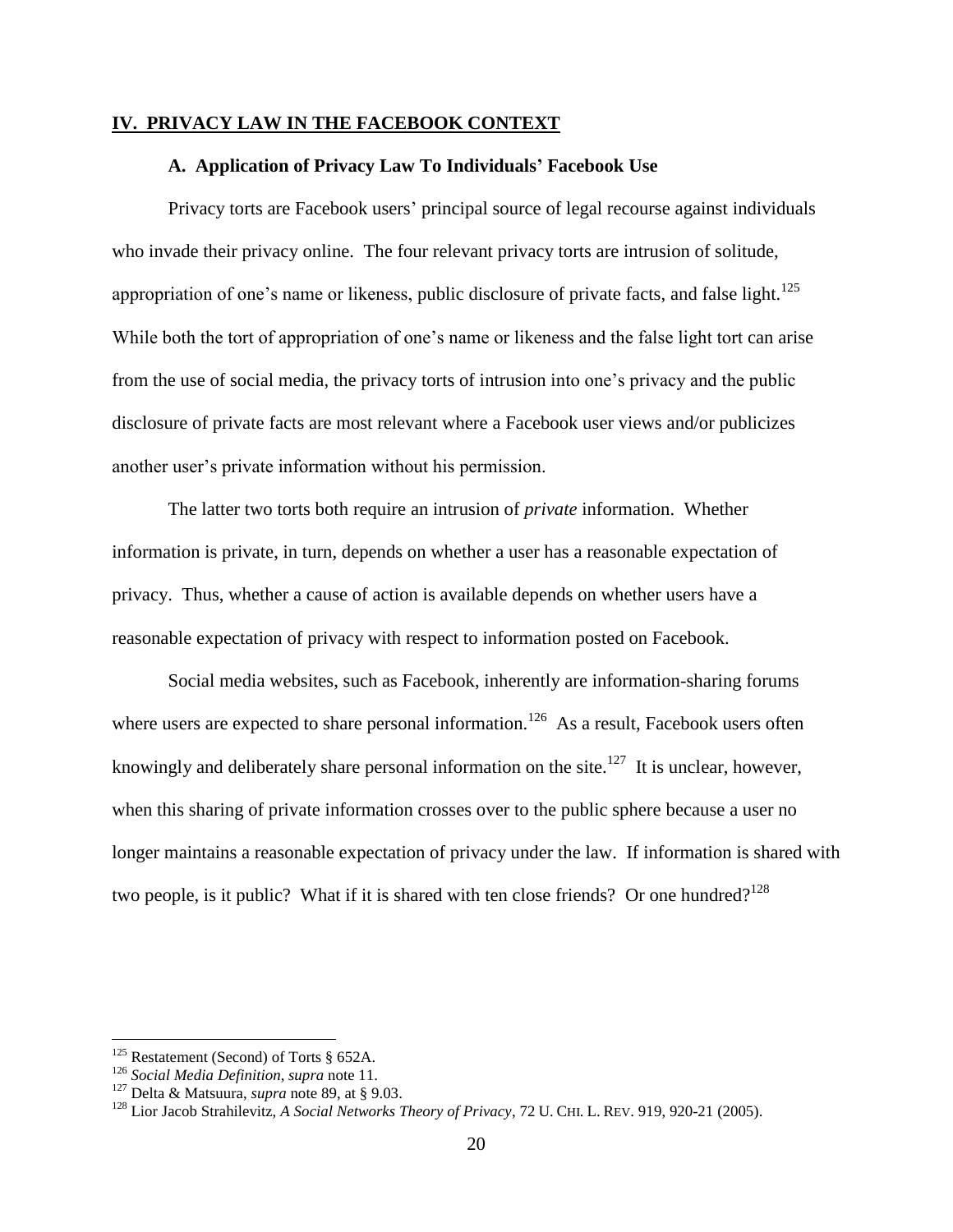To determine whether a Facebook user has a reasonable expectation of privacy in information he or she posts on Facebook some suggest engaging in an empirical analysis.<sup>129</sup> This analysis examines the probability that the information would have become public had it not been for the alleged intruder's actions.<sup>130</sup> If it is likely that the information would be disclosed or become known by many people in the public, then the information is public and not protected by privacy tort law.<sup>131</sup> If, for example, the Facebook user's account settings are set to "Public" so that the user's profile can be viewed by any other Facebook user, then it is highly likely that the information would be disclosed to the public and thus the information is not considered private under the law. If, however, the Facebook user's profile settings are set to the mildly restrictive "Friends of Friends" setting, there is a lower chance that the information would be viewed by the public and the user may thus have recourse for intrusion of privacy under tort law. Finally, if the user's settings are set so that only his friends may view his profile, he is more likely to have recourse in tort law.

The line between public and private information has been drawn by courts in non-internet related cases. In *Kubach v. Multimedia WMAZ, Inc.*, the plaintiff, a man with AIDS, agreed to appear on local television to discuss the disease.<sup>132</sup> Because Mr. Kubach had only told sixty of his close friends and family about his condition, the television station agreed to digitize his face so that it was not recognizable to viewers.<sup>133</sup> In this case, the Georgia appellate court upheld the lower court's finding that, although Mr. Kubach revealed his condition to dozens of people, he did not reveal his AIDS diagnosis with the public and therefore had an expectation of privacy in

<sup>129</sup> *Id.* at 918.

<sup>130</sup> *Id.*

<sup>131</sup> *Id.*

<sup>132</sup> Kubach v. Multimedia WMAZ, Inc., 443 S.E.2d 491, 493 (Ga. Ct. App. 1994).

<sup>133</sup> *Id.*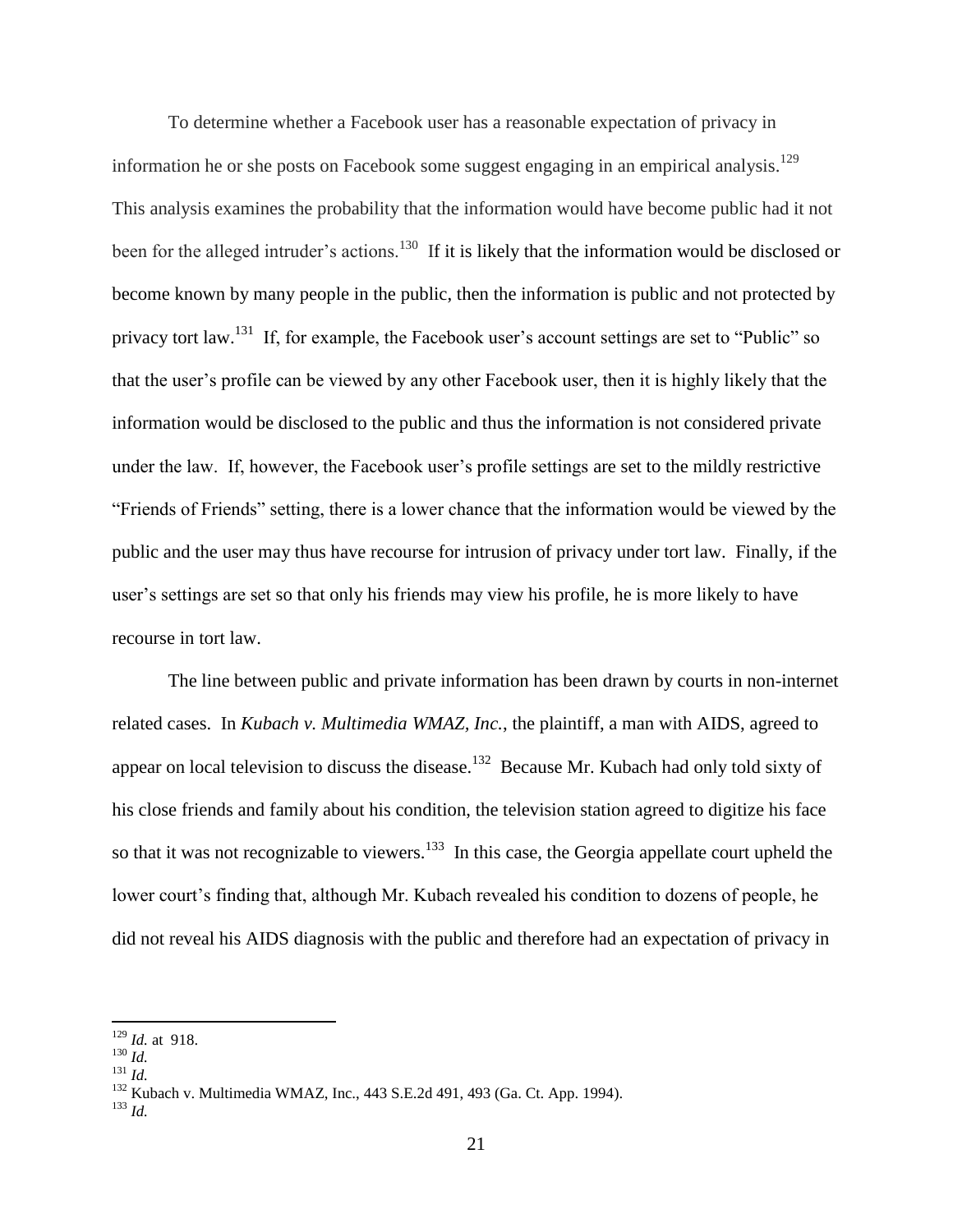that fact.<sup>134</sup> If a Facebook user can thus disclose personal information to dozens of his close family and friends and still hold a reasonable expectation of privacy in that information, then he may have recourse under tort law for invasion of privacy if Facebook's default settings do not provide access to such information beyond the user's friends.

Courts in other cases, however, have held that disclosure to others negates any expectation of privacy. Prior to the publication of consumer advocate Ralph Nader's book Unsafe at Any Speed, General Motors (GM) attempted to discredit and intimidate Nader.<sup>135</sup> To do so, GM employees posed as employees of a different company interested in hiring Nader, and interviewed Nader's close friends and family about his private views and beliefs on religion, politics, and other personal matters.<sup>136</sup> In finding against Nader, the court held that, although the information uncovered was of a personal nature, GM did not invade Nader's privacy because he had previously disclosed the information to others, thereby running the risk of further disclosure.<sup>137</sup> In cases that follow the *Nader* decision, courts find that "numerous disclosures ... introduce[] the private fact . . . into the public domain such that he could not have had any reasonable expectation that this fact remained a private matter."<sup>138</sup> Thus, because most Facebook users have at least one – if not dozens – of Facebook friends, courts that follow the *Nader* line of thinking will find that any disclosure on Facebook is a public disclosure and that all information ceases to be private the moment it is posted to Facebook, regardless of the user's privacy settings. Changing the default privacy settings, however, would nonetheless help

<sup>134</sup> *Id.* at 500; *see also* Y.G. v. Jewish Hosp., 795 S.W.2d 488 (Mo. Ct. App. 2008) (holding that, when a couple disclosed their participation in in vitro fertilization treatment to only hospital employees and one of the plaintiff's mothers, the couple held a reasonable expectation of privacy in this fact).

<sup>135</sup> Nader v. Gen. Motors Co., 25 N.Y.2d 560, 565 (N.Y. 1970).

<sup>136</sup> *Id.*

<sup>137</sup> *Id.* at 570-71.

<sup>138</sup> *Kubach*, 443 S.E.2d at 502 (Andrews, J., dissenting).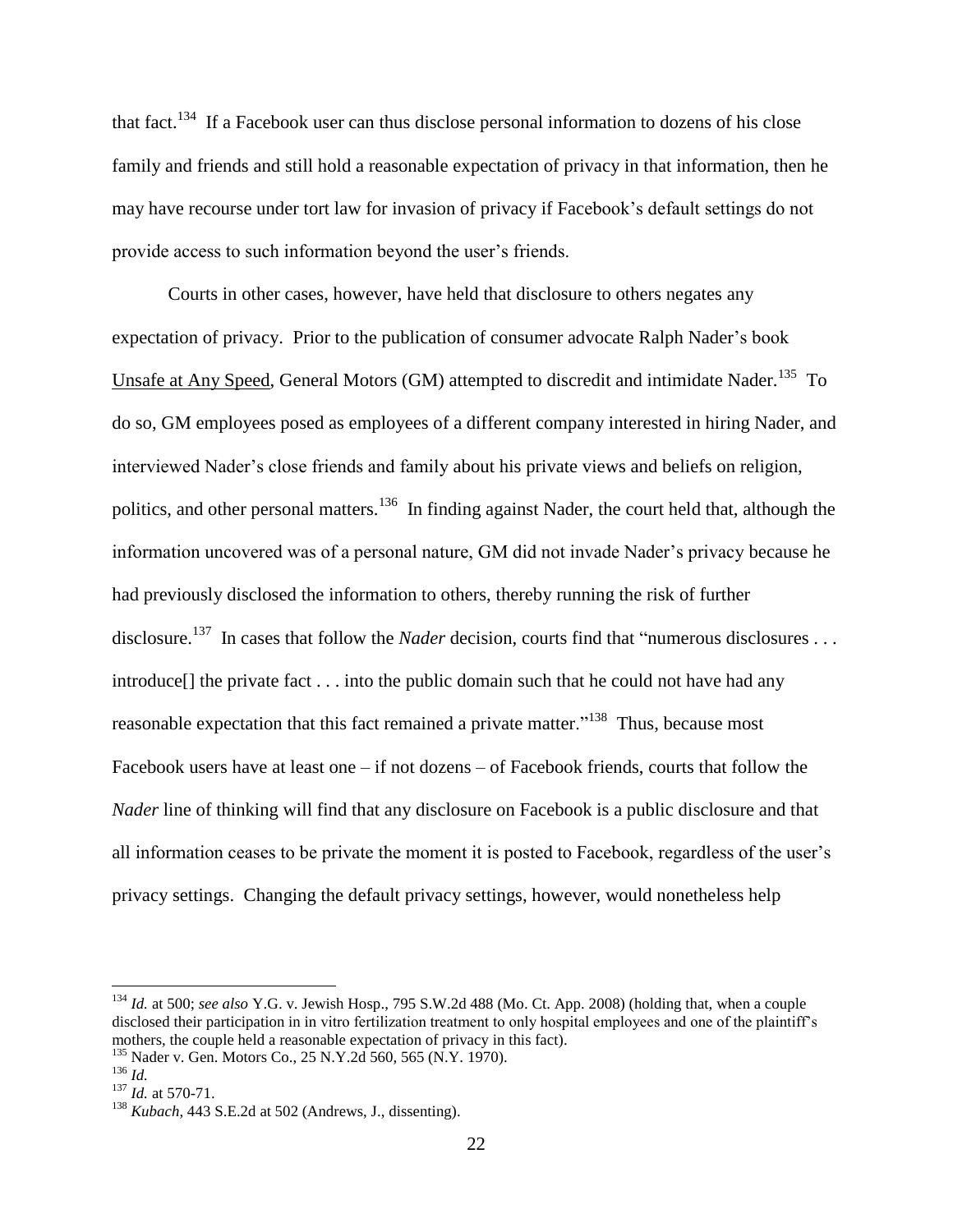decrease the risk that private information will be disseminated more broadly than intended in the first instance, thereby decreasing the risk of harm.

Consequently, the line between public and private disclosure for purposes of privacy law is not clear.<sup>139</sup> As a result, whether or not a Facebook user will have recourse under tort law for invasion of privacy on Facebook is unclear and unpredictable. If a plaintiff's Facebook settings are set to the restrictive "Friends Only" setting, she may not have a reasonable expectation of privacy in the information she posts to the site. Furthermore, if a user's Facebook settings allow the entire public to view her profile, but she did not know that her account was on that setting, she will not have recourse under tort law, even if she expected the information to remain private and viewable to only her friends. Moreover, because social media users voluntarily submit information to other users, courts generally have recognized a reduced level of expectation of privacy with respect to social media activity.<sup>140</sup> As a result, tort law is insufficient to protect Facebook users from invasion of privacy.

### **B. The Current Law Necessitates Additional Protections Of The Privacy Of Social Media Users**

Because tort law provides insufficient protection of Facebook users' privacy, additional safeguards are necessary. Facebook has an average of 584 million active users on its website daily, and 604 million active users of its mobile products each month.<sup>141</sup> Although the private information of these millions of users may be protected when shared outside of the internet, they are left with little recourse if their privacy is invaded on Facebook.

<sup>139</sup> *See* Strahilevitz, *supra* note 128, at 946.

<sup>&</sup>lt;sup>140</sup> *See, e.g., In re* Application of the U.S. for an Order Pursuant to 18 U.S.C. § 2703(d), 830 F. Supp. 111, 130 (E.D. Va. 2011) (a Twitter user does not have a reasonable expectation of privacy in his IP address or related data once he creates his Twitter account); People v. Harris, 945 N.Y.S.2d 505 (City Crim. Ct. 2012) (a Twitter user has no expectation of privacy once he creates his account); CLIFFORD S. FISHMAN & ANNE T. MCKENNA, WIRETAPPING AND EAVESDROPPING § 22:11 (2012).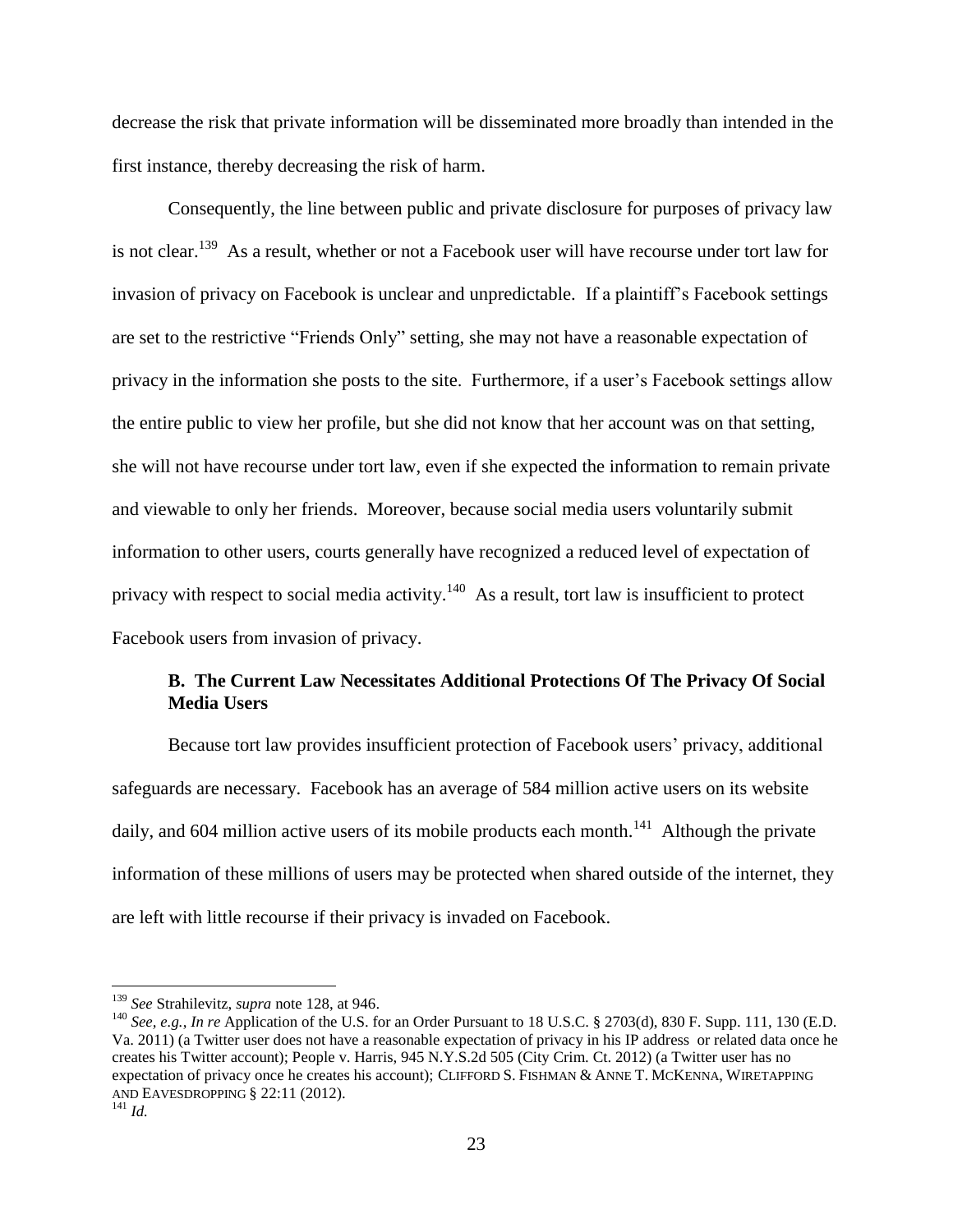Facebook users have demonstrated their concern with the site's privacy settings. In 2009, when Facebook modified its Terms of Service, including its privacy settings, the site's users protested.<sup>142</sup> Shortly thereafter, Facebook reverted to its prior terms.<sup>143</sup> Most recently, in late 2012, Facebook announced that it would overhaul its privacy controls.<sup>144</sup> Although many argue that Facebook's constant changes to its site, settings, and terms make it difficult for users to ensure that they keep up with the current privacy controls,  $145$  Facebook argues that it does so merely to keep up with its user's demands for improved privacy.<sup>146</sup> These outcries from Facebook users also indicates users' awareness of privacy concerns that attach to the use of Facebook, as well as their expectation of *some* level of privacy with such use. In fact, a 2000 report by the Federal Trade Commission (FTC) found that ninety-two percent of U.S. citizens are concerned about the privacy of their personal information online, $147$  and a 2002 study by Harris Interactive found that sixty-three percent of adults surveyed feel that the existing privacy law is inadequate to protect against privacy invasions.<sup>148</sup> More than a decade after these surveys, these numbers have undoubtedly increased.

Critics of Facebook also deem the site's privacy settings inadequate.<sup>149</sup> Privacy advocates have also criticized social media sites in general regarding privacy concerns and the lack of clarity between public and private information.<sup>150</sup> The FTC has also expressed its

<sup>142</sup> Jessica E. Vascellaro, *Facebook's About-Face on Data*, WALL. ST. J. , Feb. 19, 2009, at B8, *available at* http://online.wsj.com/article/SB123494484088908625.html.

 $^{143}$  *Id.* 

<sup>144</sup> Doug Gross, *Facebook to Overhaul its Privacy Controls*, CNN (Dec. 12, 2012),

http://www.cnn.com/2012/12/12/tech/social-media/facebook-privacy-changes/index.html?hpt=hp\_bn5. <sup>145</sup>*Id.* (analyzing user comments following article).

<sup>146</sup> Geoffrey A. Fowler & Amir Efrati, *Facebook Revamps Privacy Controls*, WALL ST. J., Aug. 25, 2011, at B6, *available at* http://online.wsj.com/article/SB30001424053111903461304576526623359582548.html.

<sup>147</sup> *Privacy Online: Fair Information Practices in the Electronic Marketplace: A Report to Congress*, FED. TRADE COMM'N (May 2000), *available at* http://www.ftc.gov/reports/privacy2000/privacy2000.pdf.

<sup>148</sup> *Public Opinion on Privacy*, ELEC. PRIVACY INFO. CTR., http://epic.org/privacy/survey/ (last visited May 1, 2013). <sup>149</sup> Ben Worthen, *Facebook's Settings Don't Quell Critics*, WALL ST. J., May 27, 2010, at B1, *available at*  http://benton.org/node/36352.

<sup>150</sup> Delta & Matsuura, *supra* note 89, at § 9.05.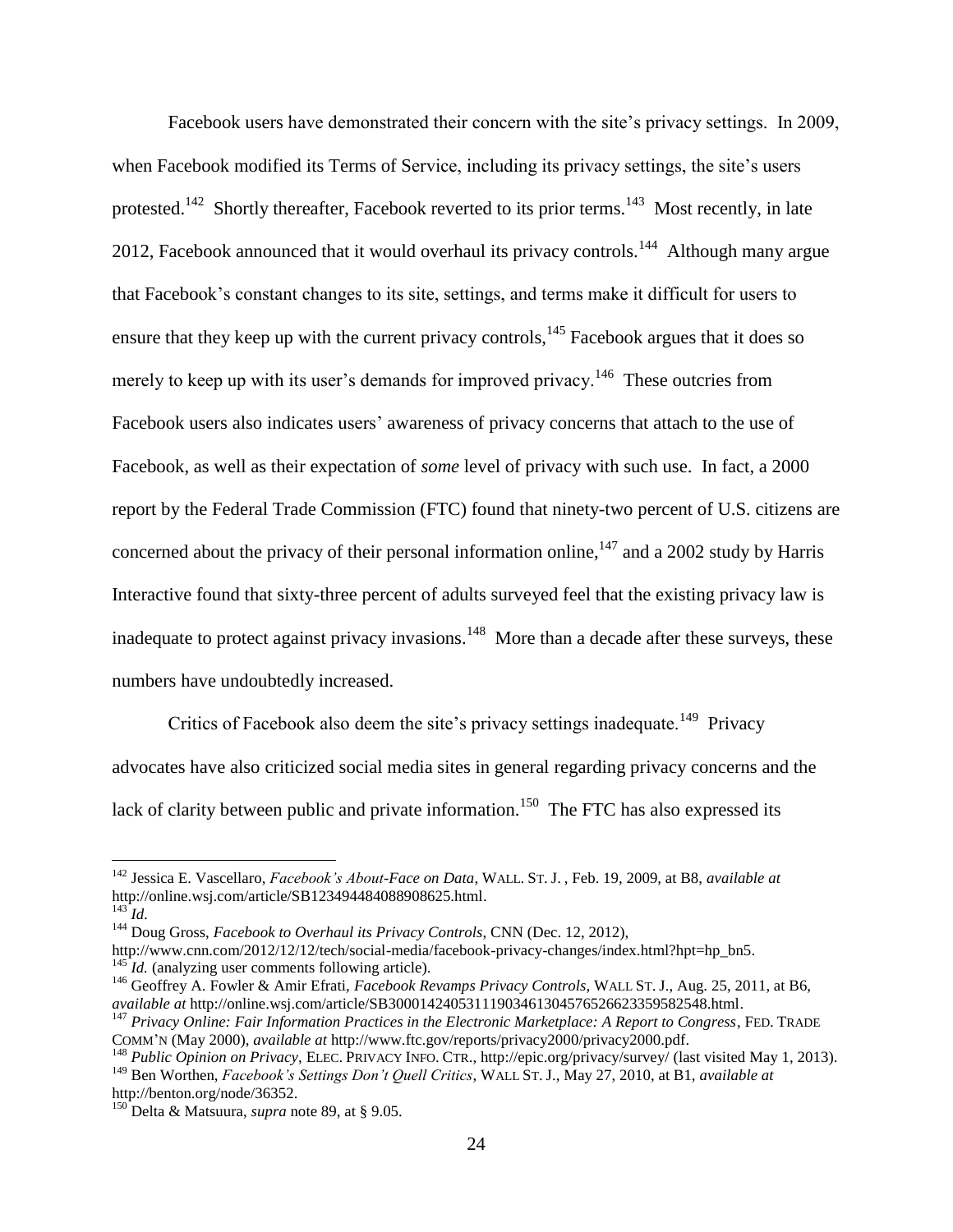growing concerns of the lack of privacy controls available to internet users, and released privacy guidelines for websites in 2012.<sup>151</sup> In fact, subsequent to the release of its report, the FTC filed a suit against Facebook alleging that the site deceived consumers by allowing information that they believed to be private be shared and made public.<sup>152</sup> Facebook eventually settled, agreeing to improve its privacy settings.<sup>153</sup> Despite these steps, the existing framework is inadequate and additional measures are needed to ensure the privacy safety of the users of Facebook and other social media platforms.

#### **C. Proposed Measures To Ensure Privacy Of Social Media Users**

In order to improve the privacy of social media users, several steps should be taken. First, because a frequent complaint among privacy advocates is that Facebook's privacy settings are difficult to navigate,<sup>154</sup> a law should be passed to make it mandatory that Facebook and other social media website's default privacy settings afford the user the greatest level of protection.

In light of studies finding that nearly thirteen million Facebook users have never set the privacy controls on their Facebook account and are unfamiliar with Facebook's privacy tools, changing the default setting would be impactful.<sup>155</sup> Indeed, this study indicates that approximately thirteen million users will use whatever default privacy settings are in place.<sup>156</sup> Thus, for these individuals, making default privacy settings more stringent would both decrease

<sup>151</sup> *Protecting Consumer Privacy in an Era of Rapid Change: Recommendations for Businesses and Policy Makers*, FED. TRADE COMM'N (2012), *available at* http://www.ftc.gov/os/2012/03/120326privacyreport.pdf; Matt Jarzemsky, *Disney's Playdom Settles with FTC*, WALL ST. J., May 13, 2011, at B6, *available at* http://online.wsj.com/article/SB10001424052748703730804576319284000370692.html*.*

<sup>152</sup> Complaint, In Re Facebook, Inc., No. C-4365 (U.S. FTC Jul. 27, 2012), FTC File No. 0923184, *available at*  http://www.ftc.gov/os/caselist/0923184/120810facebookcmpt.pdf.

<sup>&</sup>lt;sup>153</sup> Agreement Containing Consent Order, In Re Facebook, Inc., No. C-4365 (U.S. FTC Aug. 10, 2012), FTC File No. 0923184, *available at* http://www.ftc.gov/os/caselist/0923184/111129facebookagree.pdf. <sup>154</sup> Gross, *supra* note 144.

<sup>155</sup> *Facebook and Your Privacy: Who Sees the Data You Share on the Biggest Social Network?*, *supra* note 50. <sup>156</sup> *Id.*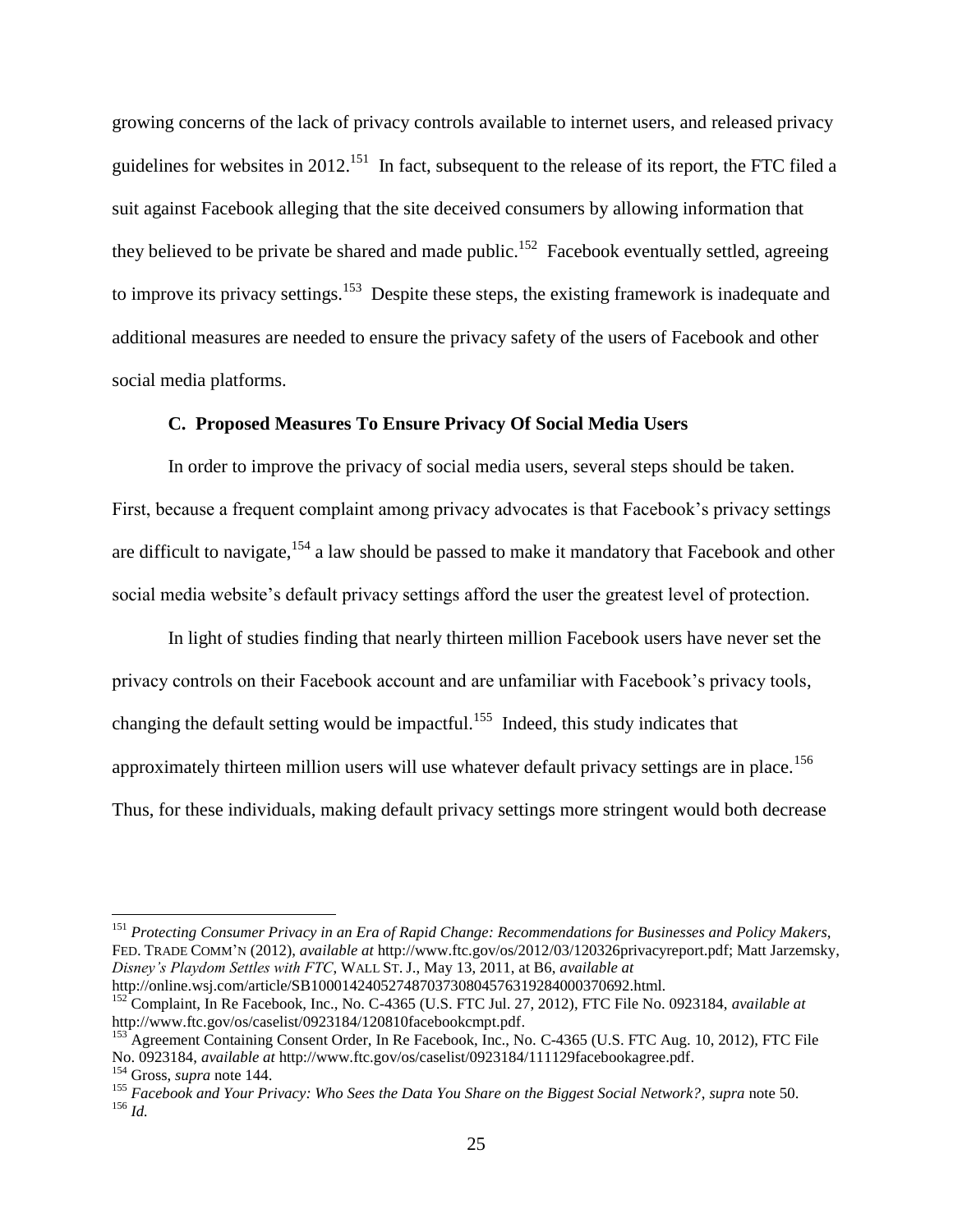the risk of users unwittingly disseminating private information and would increase the chances of a recovery for privacy torts.<sup>157</sup>

Because information sharing is the basis for Facebook, it and other social media companies likely will not be in favor of such a law. With more stringent default settings in place, however, users would maintain the freedom to share information broadly if they choose to do so (and would thereby knowingly accept that risk that private information would be disclosed), while those who do not affirmatively accept that risk by changing their privacy settings would be protected. Such a law would also have educational value: More stringent default settings may make users think twice before changing the setting or posting the private information at all.

Finally, education of social media users about popular sites' privacy controls will improve their ability to control the dissemination of private information. In fact, in the wake of the recent Facebook privacy settings changes, several news outlets, including CNN and the Wall Street Journal, provided readers with a guide to understanding the new privacy controls.<sup>158</sup> This is especially important since many Facebook users often do not realize that what they share online is being shared with the world.<sup>159</sup> The government and users alike should also implore Facebook and other social media sites to provide users with guides on using the site's privacy controls and to make the mechanisms for changing the privacy settings straightforward and easy for the average user to understand and utilize.

<sup>&</sup>lt;sup>157</sup> As discussed above, if Facebook's default privacy settings allow sharing of information with friends only, a user with a small number of friends may be able to recover under *Kubach* and its progeny may have a reasonable expectation of privacy. However, current default settings remain in place, a user who shared private information with friends would also unknowingly share that information hundreds of friends of friends and a court would be more likely to find the information was made public.

<sup>158</sup> Lorrie Faith Cranor, *A Guide to Facebook's Privacy Options*, WALL ST. J. (Mar. 10, 2013, 3:46 pm), http://online.wsj.com/article/SB10001424127887324880504578300312528424302.html; Gross, *supra* note 144; Matthew Lynley, *Managing Your Privacy with Facebook's New News Feed*, WALL ST. J. (Mar. 8, 2013, 12:04 pm), http://blogs.wsj.com/digits/2013/03/08/managing-your-privacy-with-facebooks-new-news-feed/.

<sup>159</sup> Cranor, *supra* note 158.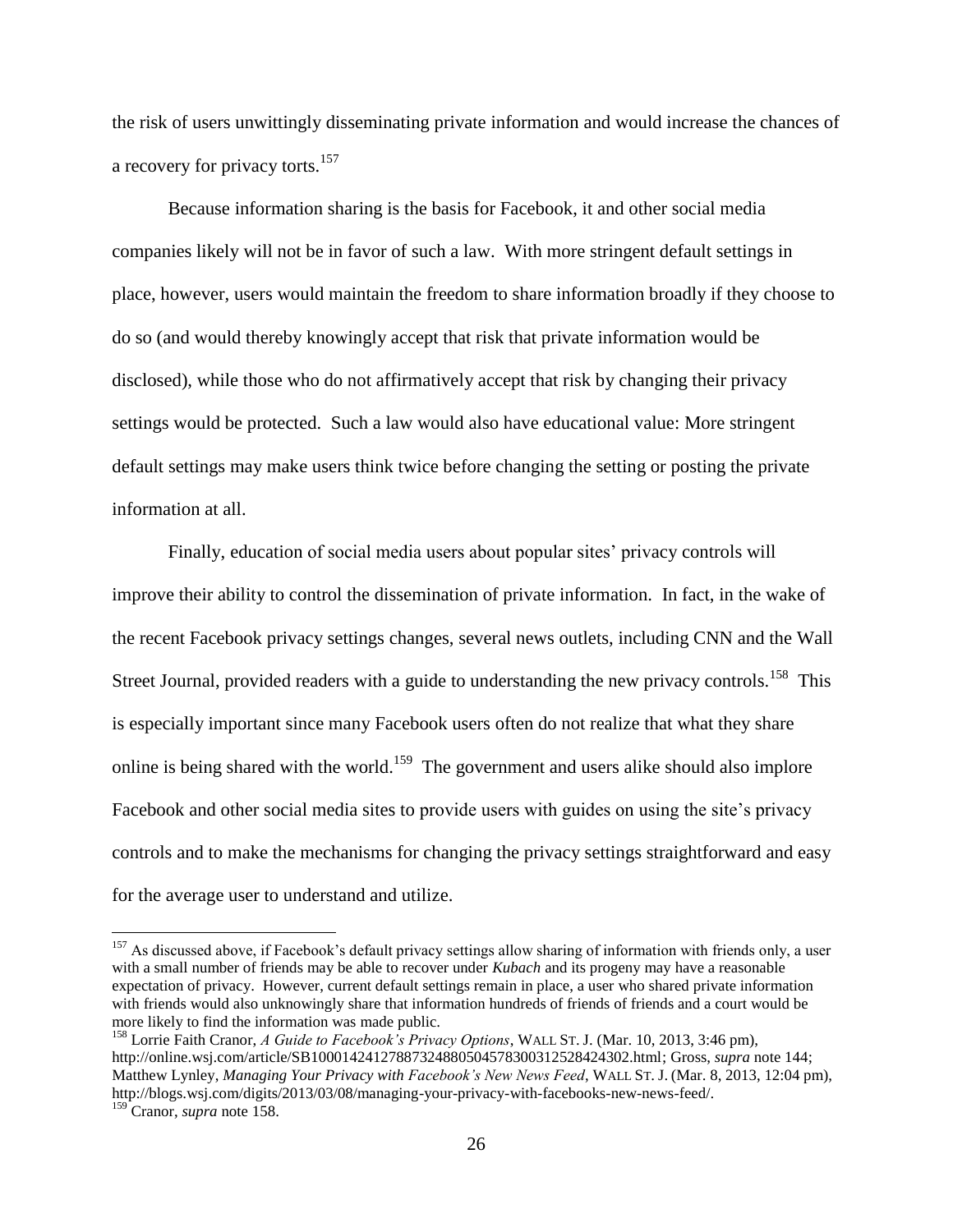Finally, and arguably most importantly, social media users need to be educated about the privacy issues that attach to internet and social media use. This includes, but is not limited to, what privacy is, why it is important, how disclosure occurs, and how the user can control the unwanted dissemination of private information. This education can come from the government, non-profit organizations, or from social media companies themselves. Pursuant to the high percentage of college students who participate in Facebook and social media, some universities now educate students on safely using social networking sites.<sup>160</sup> In fact, in a recent study, a twenty-five percent of social media users said they falsified information in their profiles to protect their identity, up from ten percent a mere two years ago.<sup>161</sup> This education will hopefully encourage the public to become more active participants in protecting themselves when using the internet and social media sites. Nevertheless, in light of the fact that it is likely impossible to education everyone, a system under which users must affirmatively opt-in to making private information public should be legally required.

#### **CONCLUSION**

Over one hundred years ago, in recognizing the need for privacy protection in response to the emergence of newspaper circulation and mass media, Justices Warren and Brandeis observed that "[p]olitical, social, and economic changes entail the recognition of new rights, and the common law, in its eternal youth, grows to meet the demands of society."<sup>162</sup> This has never been more true as the internet and social media make communication and information sharing across the globe possible with the simple stroke of a key.

The right to privacy is engrained in the American consciousness. Although social media users post personal, private information on the public internet, there is still an expectation that

<sup>160</sup> Delta & Matsuura, *supra* note 89, at § 9.03.

<sup>161</sup> *Facebook and Your Privacy: Who Sees the Data You Share on the Biggest Social Network?*, *supra* note 50.

<sup>162</sup> Warren & Brandeis, 4 HARV. L. REV. at 193.